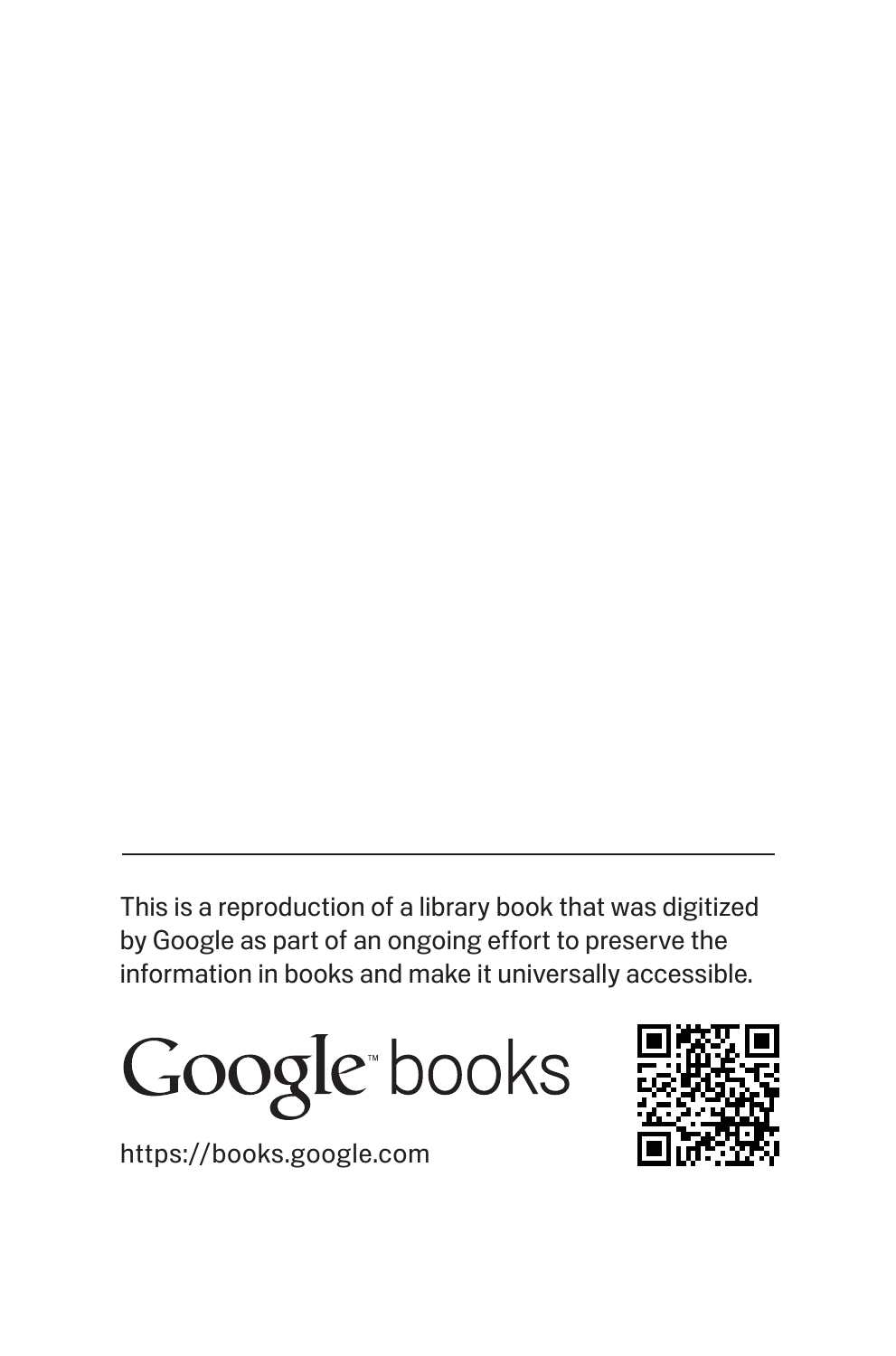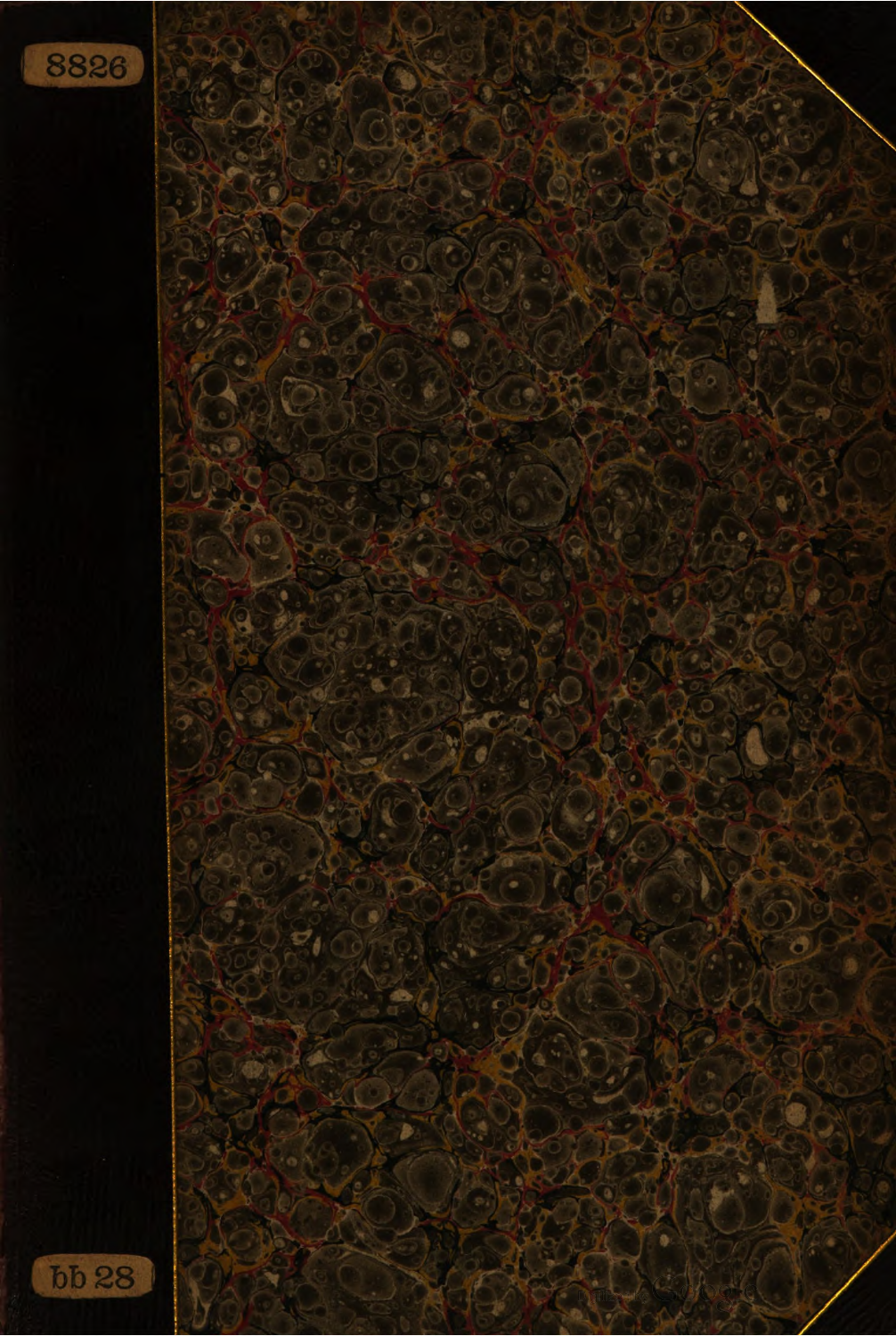

 $\begin{aligned} \text{Dispplied by Google} \end{aligned}$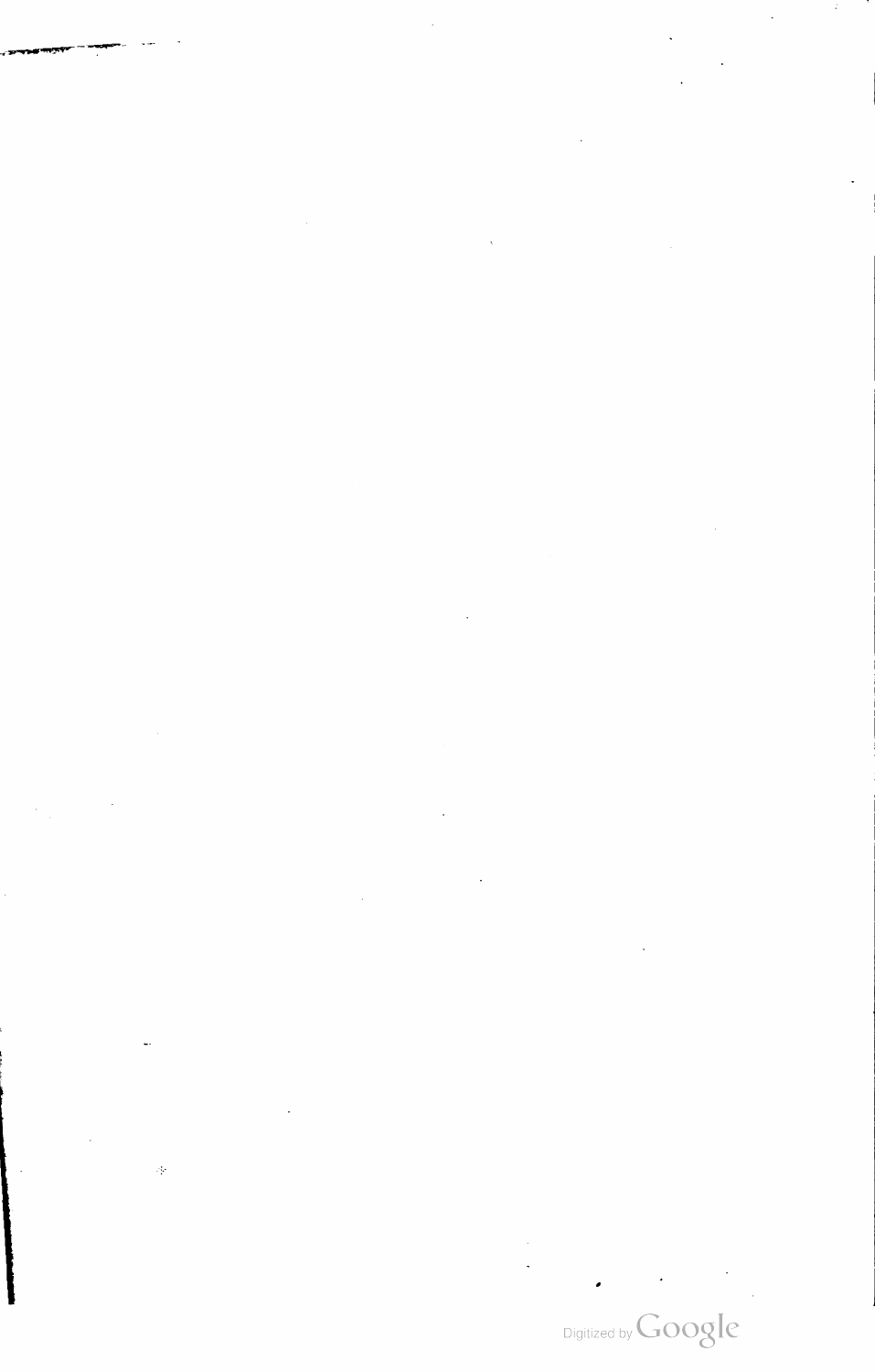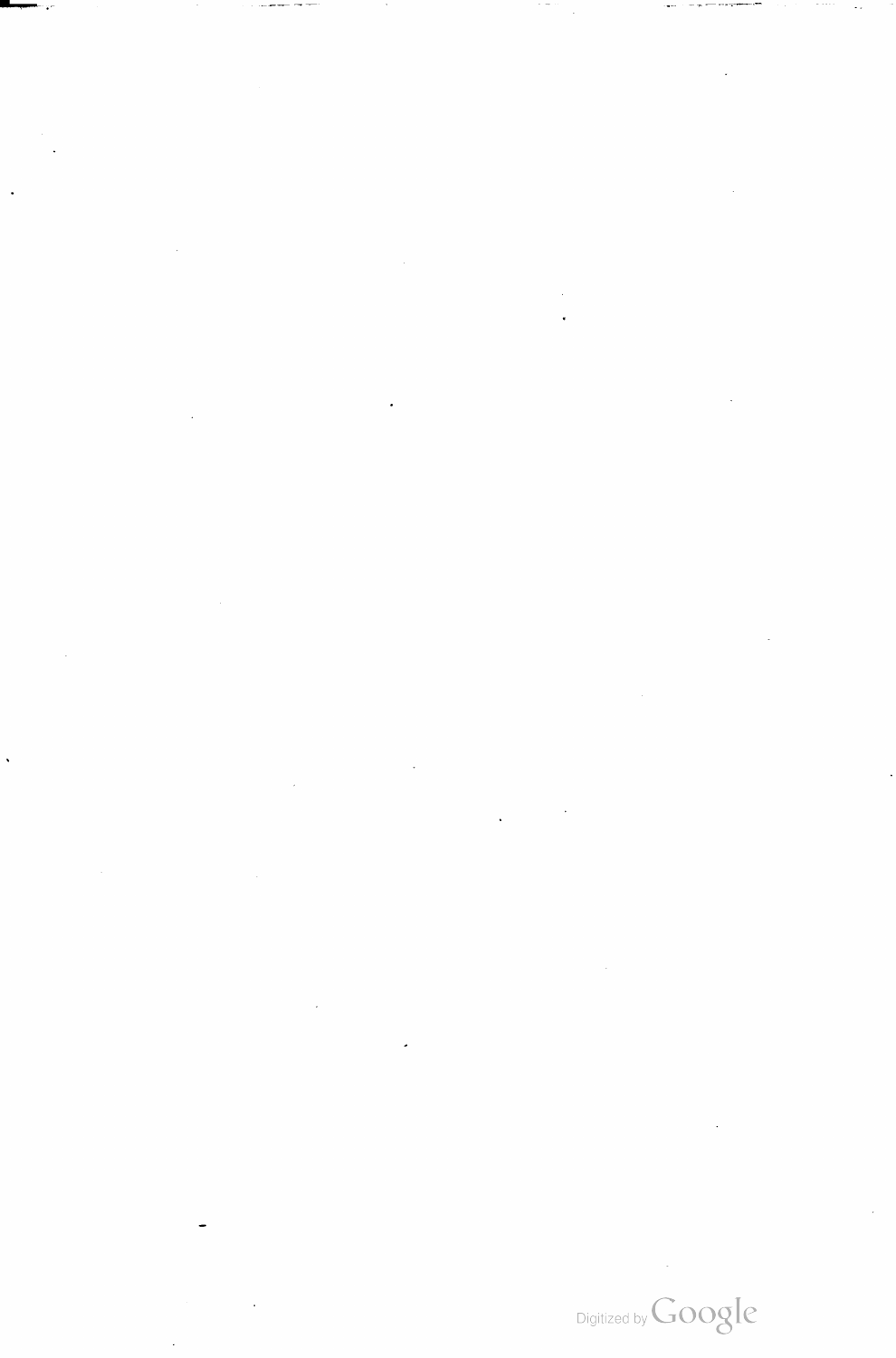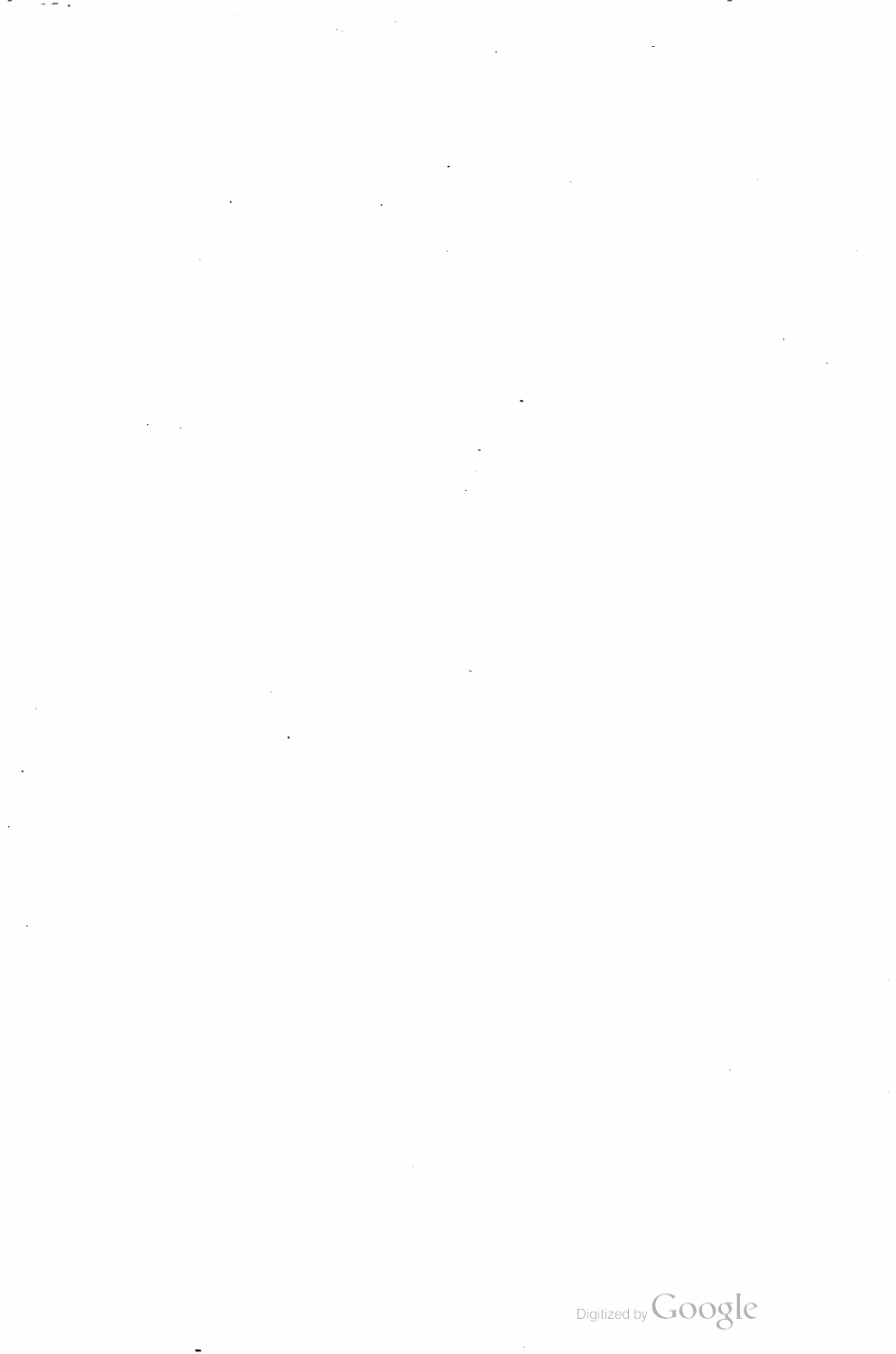

Digitized by  $Google$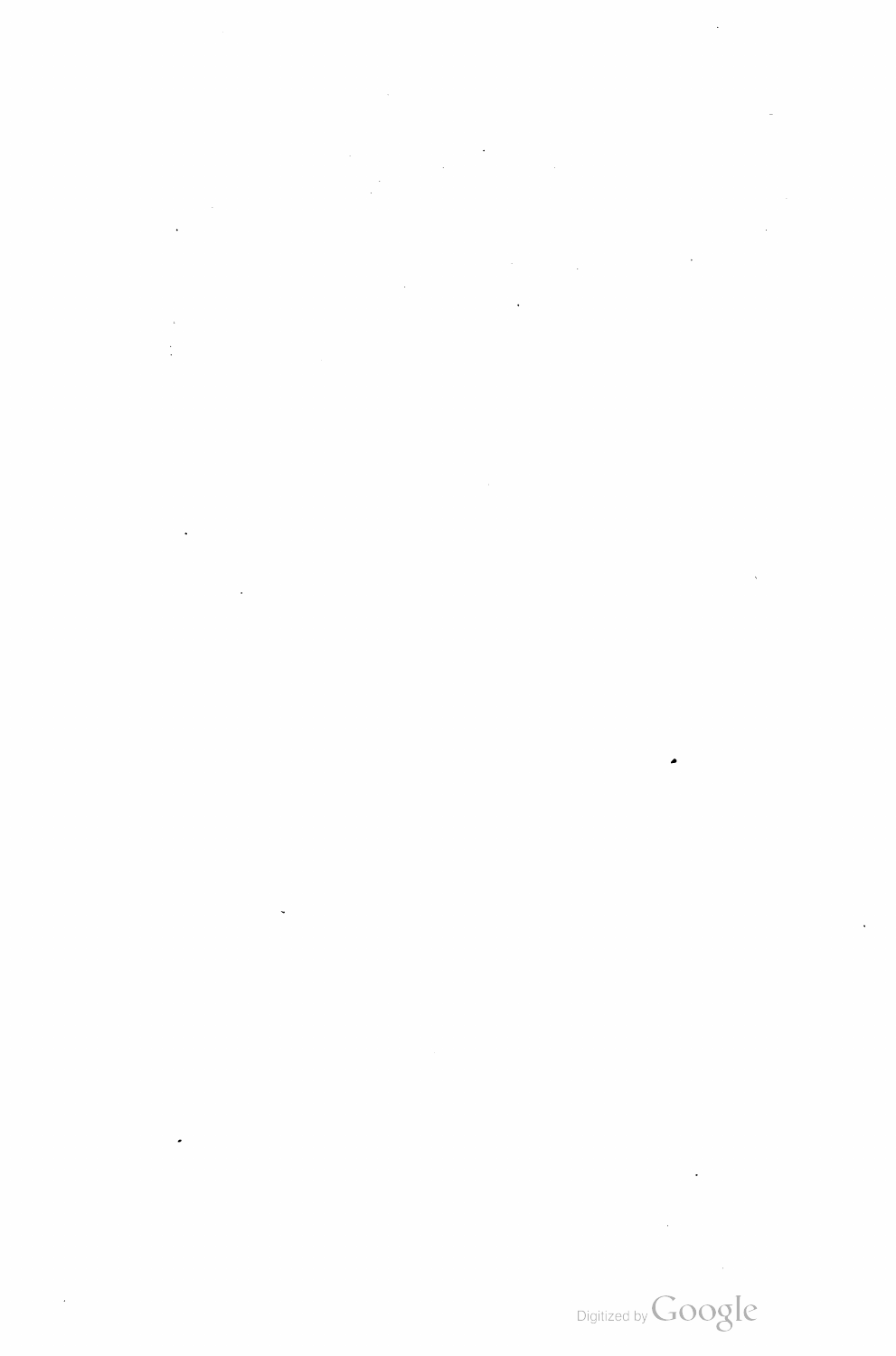PS26 86 28,

 $\label{eq:2.1} \mathcal{L}(\mathcal{L}^{\mathcal{L}}_{\mathcal{L}}(\mathcal{L}^{\mathcal{L}}_{\mathcal{L}})) = \mathcal{L}(\mathcal{L}^{\mathcal{L}}_{\mathcal{L}}(\mathcal{L}^{\mathcal{L}}_{\mathcal{L}})) = \mathcal{L}(\mathcal{L}^{\mathcal{L}}_{\mathcal{L}}(\mathcal{L}^{\mathcal{L}}_{\mathcal{L}}))$ 

 $\mathcal{L}^{\text{max}}_{\text{max}}$ 

 $\label{eq:2.1} \frac{1}{2} \sum_{i=1}^n \frac{1}{2} \sum_{j=1}^n \frac{1}{2} \sum_{j=1}^n \frac{1}{2} \sum_{j=1}^n \frac{1}{2} \sum_{j=1}^n \frac{1}{2} \sum_{j=1}^n \frac{1}{2} \sum_{j=1}^n \frac{1}{2} \sum_{j=1}^n \frac{1}{2} \sum_{j=1}^n \frac{1}{2} \sum_{j=1}^n \frac{1}{2} \sum_{j=1}^n \frac{1}{2} \sum_{j=1}^n \frac{1}{2} \sum_{j=1}^n \frac{$ 

 $\label{eq:2.1} \begin{split} \mathcal{L}_{\text{max}}(\mathcal{L}_{\text{max}}(\mathbf{X}, \mathbf{X})) = \mathcal{L}_{\text{max}}(\mathbf{X}, \mathbf{X}) = \mathcal{L}_{\text{max}}(\mathbf{X}, \mathbf{X}) \mathcal{L}_{\text{max}}(\mathbf{X}, \mathbf{X}) \mathcal{L}_{\text{max}}(\mathbf{X}, \mathbf{X}) \mathcal{L}_{\text{max}}(\mathbf{X}, \mathbf{X}) \mathcal{L}_{\text{max}}(\mathbf{X}, \mathbf{X}) \mathcal{L}_{\text{max}}(\mathbf{X}, \mathbf{X}) \mathcal{L}_{\text{$ 

 $\label{eq:2.1} \frac{1}{\sqrt{2}}\frac{d\mathbf{r}}{d\mathbf{r}} = \frac{1}{\sqrt{2}}\frac{d\mathbf{r}}{d\mathbf{r}} = \frac{1}{\sqrt{2}}\frac{d\mathbf{r}}{d\mathbf{r}} = \frac{1}{2}\frac{d\mathbf{r}}{d\mathbf{r}} = \frac{1}{2}\frac{d\mathbf{r}}{d\mathbf{r}} = \frac{1}{2}\frac{d\mathbf{r}}{d\mathbf{r}} = \frac{1}{2}\frac{d\mathbf{r}}{d\mathbf{r}} = \frac{1}{2}\frac{d\mathbf{r}}{d\mathbf{r}}$ 

 $\mathcal{L}_{\text{max}}$  and  $\mathcal{L}_{\text{max}}$  . The  $\mathcal{L}_{\text{max}}$ 

 $\label{eq:2.1} \frac{1}{\sqrt{2}}\int_{\mathbb{R}^3}\frac{1}{\sqrt{2}}\left(\frac{1}{\sqrt{2}}\right)^2\frac{1}{\sqrt{2}}\left(\frac{1}{\sqrt{2}}\right)^2\frac{1}{\sqrt{2}}\left(\frac{1}{\sqrt{2}}\right)^2.$ 



 $\mathcal{L}(\mathcal{L}(\mathcal{L}(\mathcal{L}(\mathcal{L}(\mathcal{L}(\mathcal{L}(\mathcal{L}(\mathcal{L}(\mathcal{L}(\mathcal{L}(\mathcal{L}(\mathcal{L}(\mathcal{L}(\mathcal{L}(\mathcal{L}(\mathcal{L}(\mathcal{L}(\mathcal{L}(\mathcal{L}(\mathcal{L}(\mathcal{L}(\mathcal{L}(\mathcal{L}(\mathcal{L}(\mathcal{L}(\mathcal{L}(\mathcal{L}(\mathcal{L}(\mathcal{L}(\mathcal{L}(\mathcal{L}(\mathcal{L}(\mathcal{L}(\mathcal{L}(\mathcal{L}(\mathcal{$ 

 $\mathcal{L}(\mathcal{L}(\mathcal{L}))$  . The set of  $\mathcal{L}(\mathcal{L})$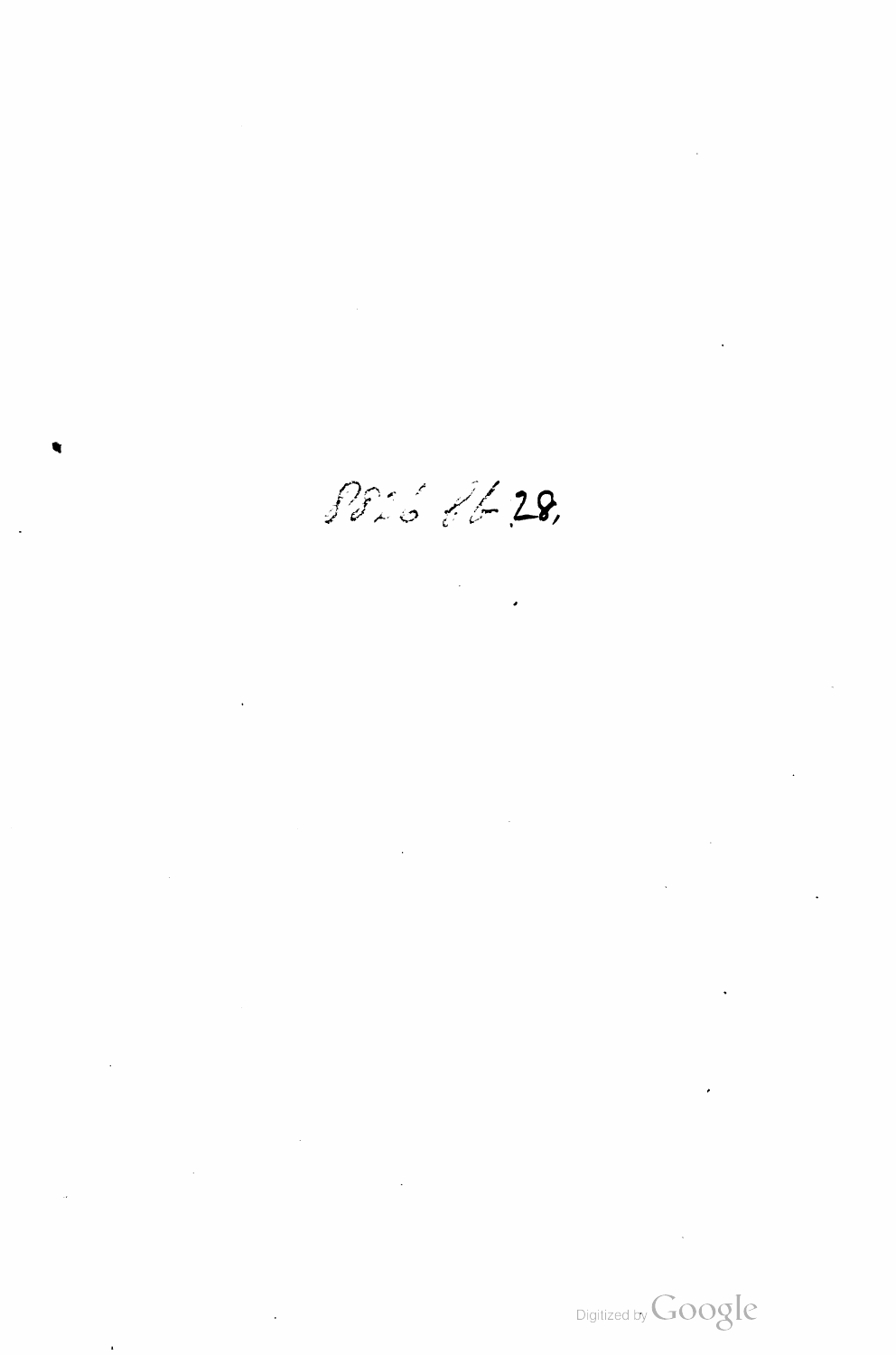Digitized by Google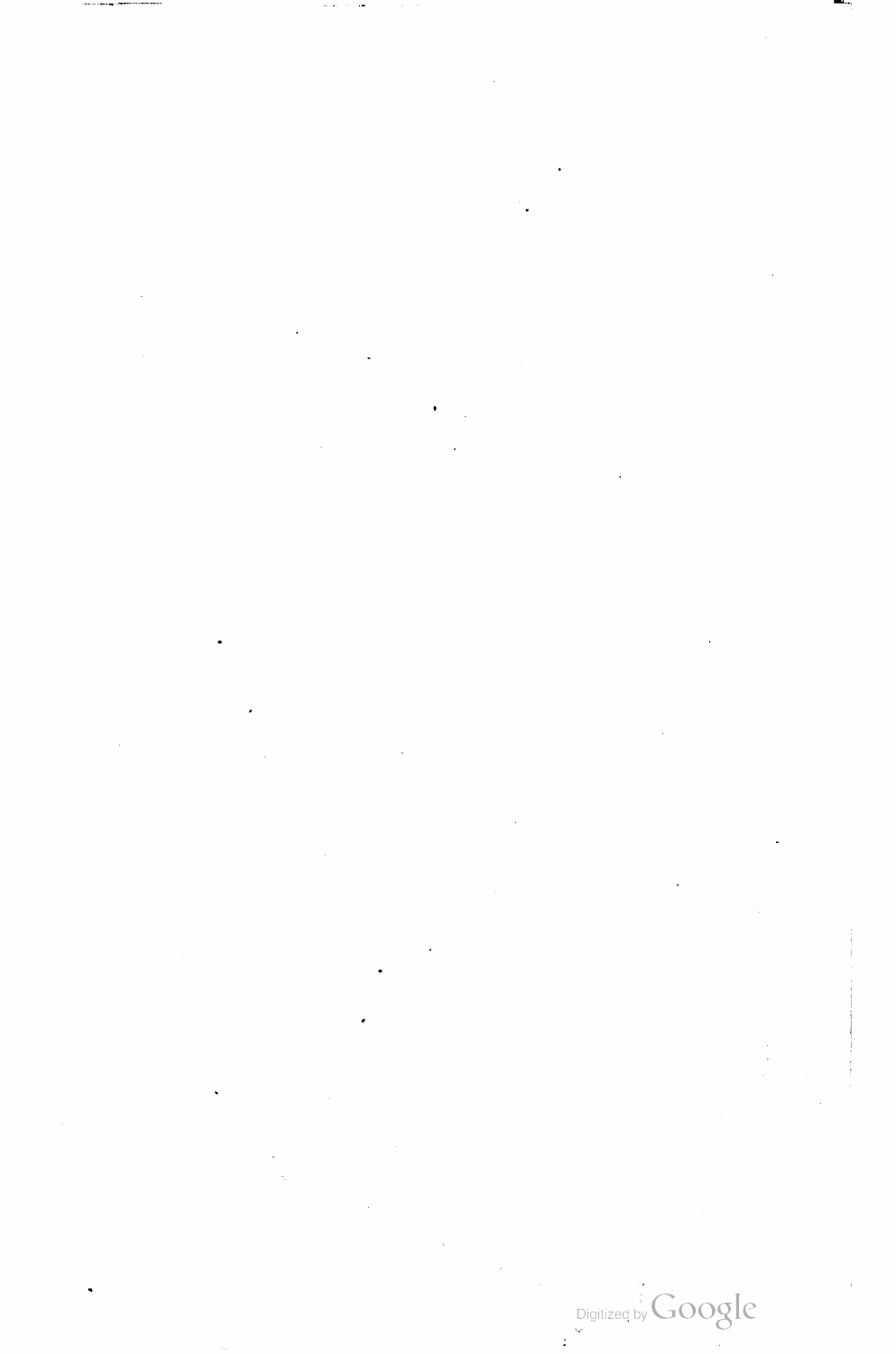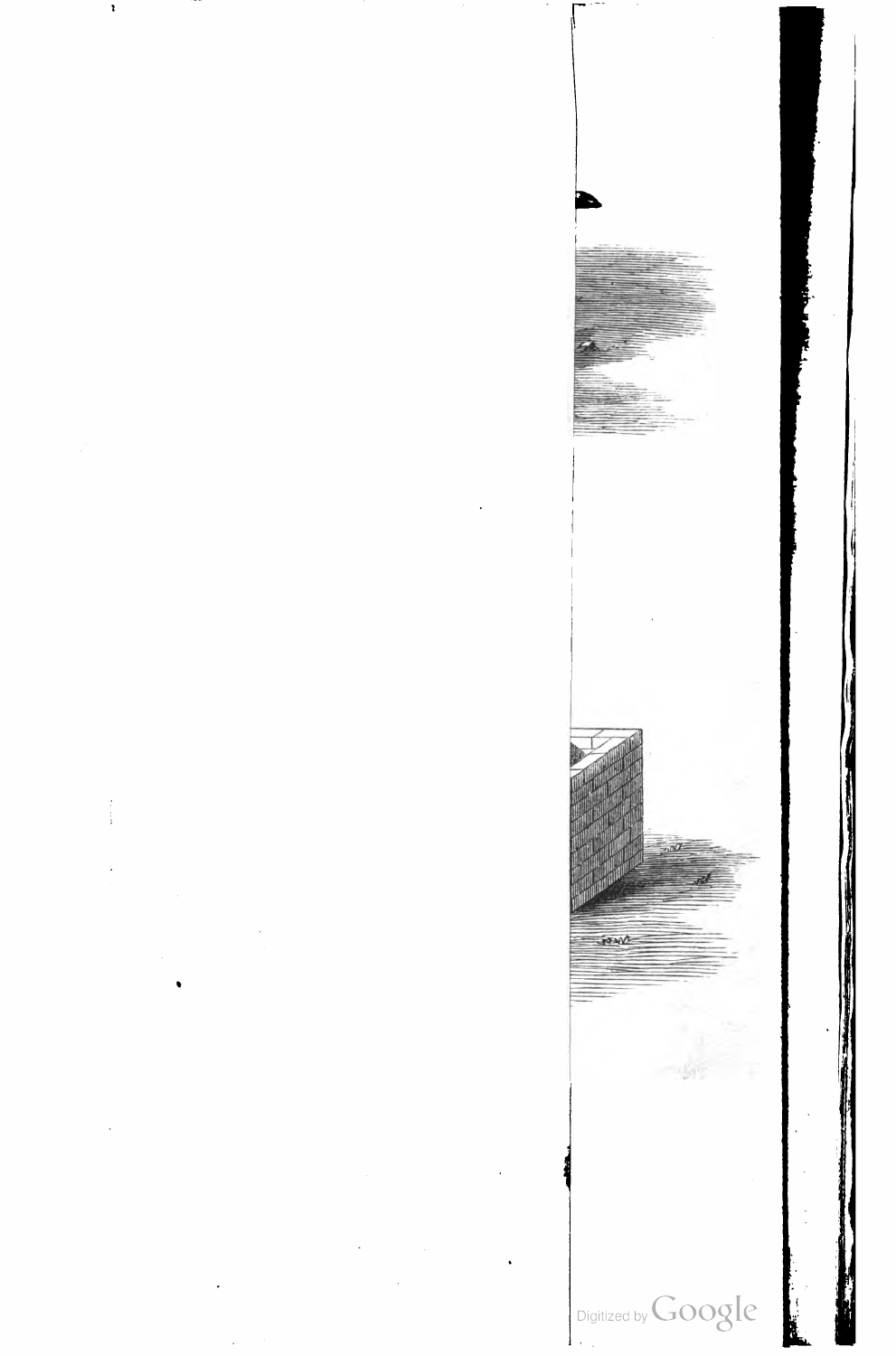CAMP FIRES AND CAMP COOKING;

 $15.4$ 

# CULINARY HINTS FOR THE SOLDIER:

**OR** 

INCLUDING

# RECHIPT FOR MAKING BREAD IN THE "PORTABLE FIELD OVEN" FURNISHED BY THE SUBSISTENCE DEPARTMENT.

 $B\overline{Y}$ 

**CAPTAIN JAMES** M. SANDERSON. COMMISSARY OF SUBSISTENCE OF VOLUNTEERS.

PUBLISHED FOR DISTRIBUTION TO THE TROOPS.

HEADQUARTERS "ARMY OF THE POTOMAC," January, 1862.

# WASHINGTON: GOVERNMENT PRINTING OFFICE. 1862.

Digitized by Google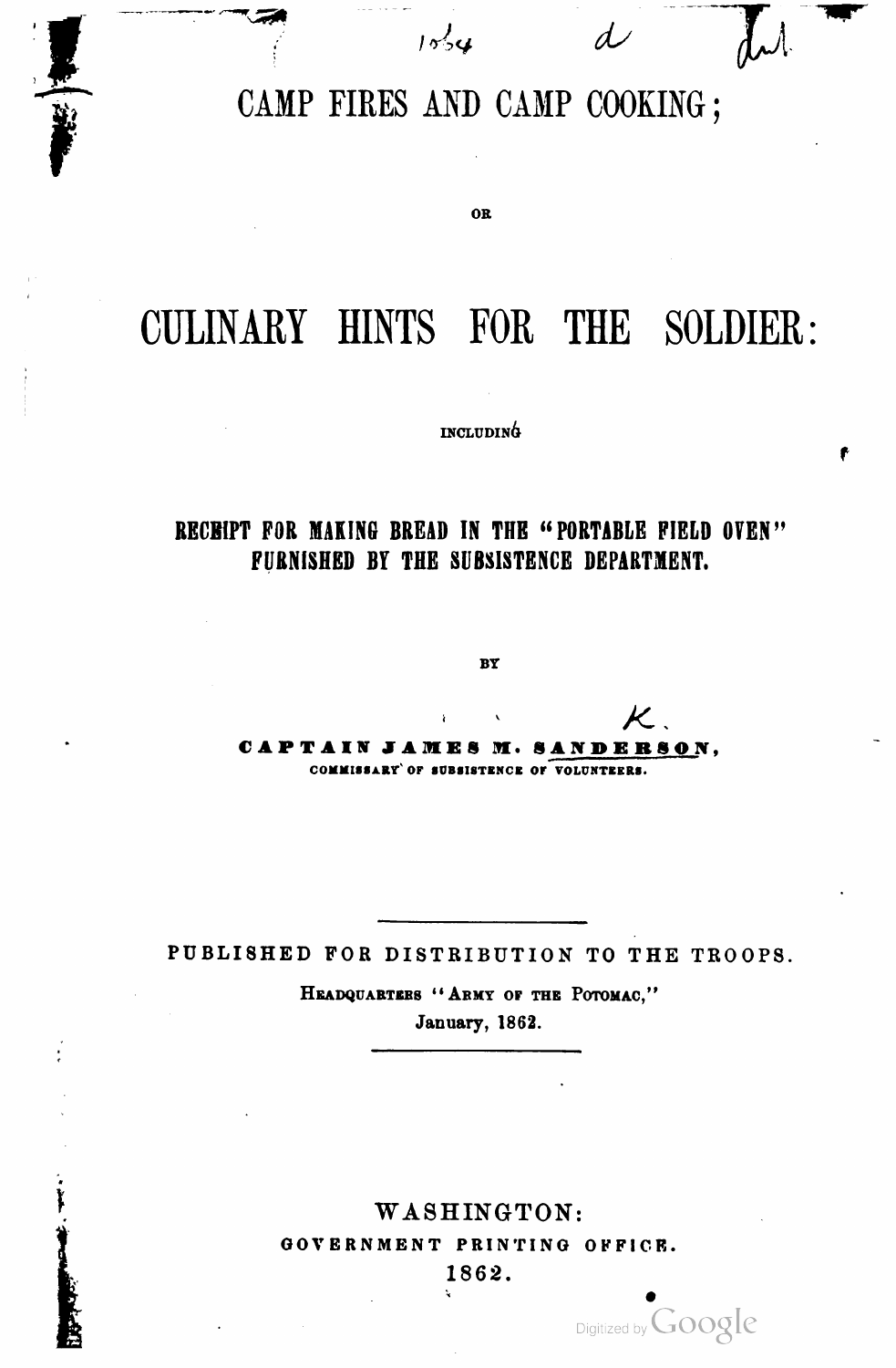

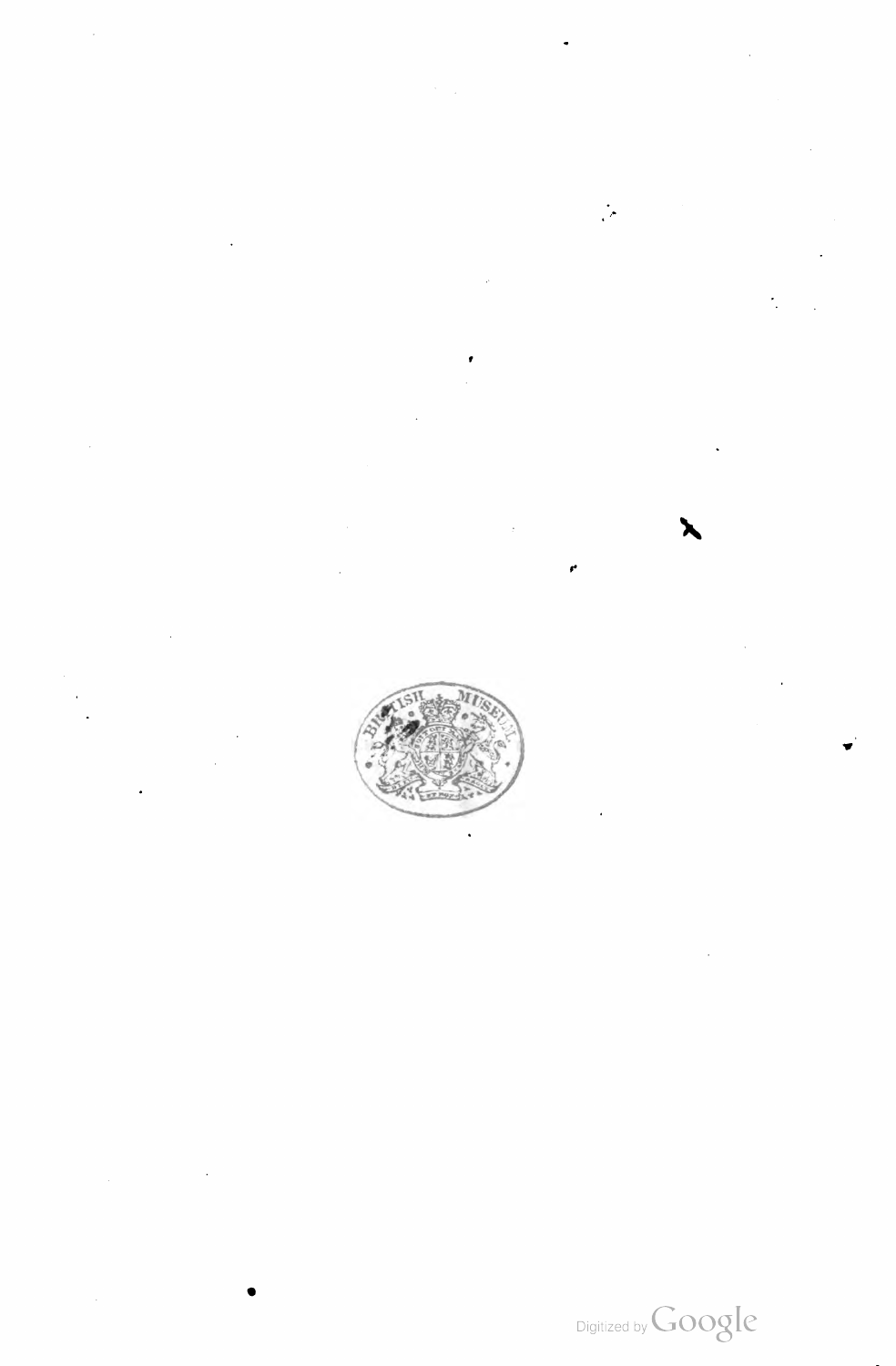# CAMP FIRES AND CAMP COOKING.

In making up the following receipts, the author has been actuated <sup>7</sup> by a desire to aid the efforts of those of his countrymen who, with the best intentions, lack the knowledge to utilize them; and having personally assisted in the concoction of the various dishes he treats of, 'using only camp fires, camp kettles, and soldiers' rations, he knows that a little attention on the part of any sensible man—and none other should ever attempt to cook—will produce the most savory and grati fying results.

#### CAMP COOKING AND CAMP KETTLES.

The utensils and means furnished by government to the soldier for preparing his food are of the most primitive character. The former consist of camp kettles, made of iron, with a handle, and varying in size from four to seven gallons, (they should be made so as to have one slide into the other, in nests of four,) and mess pans, also of iron, about 12 inches in diameter, and sloping to the bottom. The latter consist of a certain amount of wood per diem, which is to be consumed as taste or ingenuity may dictate. The usual and most simple mode is to dig a trench 18 inches wide, 12 inches deep, and from four to six feet long. At each end plant a forked stick of equal height, with a stout sapling, from which to suspend the kettles, extending from one to the other.

# [See Diagram No. 1.}

This, however, is neither the best nor most economical mode, as it consumes much fuel, wastes much of the heat, and causes great inconvenience to the cook. An improvement can be effected by easing the sides of the trench with brick, adding a little chimney at one end, and, in place of the forked sticks, using iron uprights and cross-bar, to which half a dozen hooks for hanging kettles are attached.

# [See Diagram No. 2 ]

In a clayey soil, the plan adopted by the salt boilers of New York is perhaps the neatest, most economical, and most convenient that can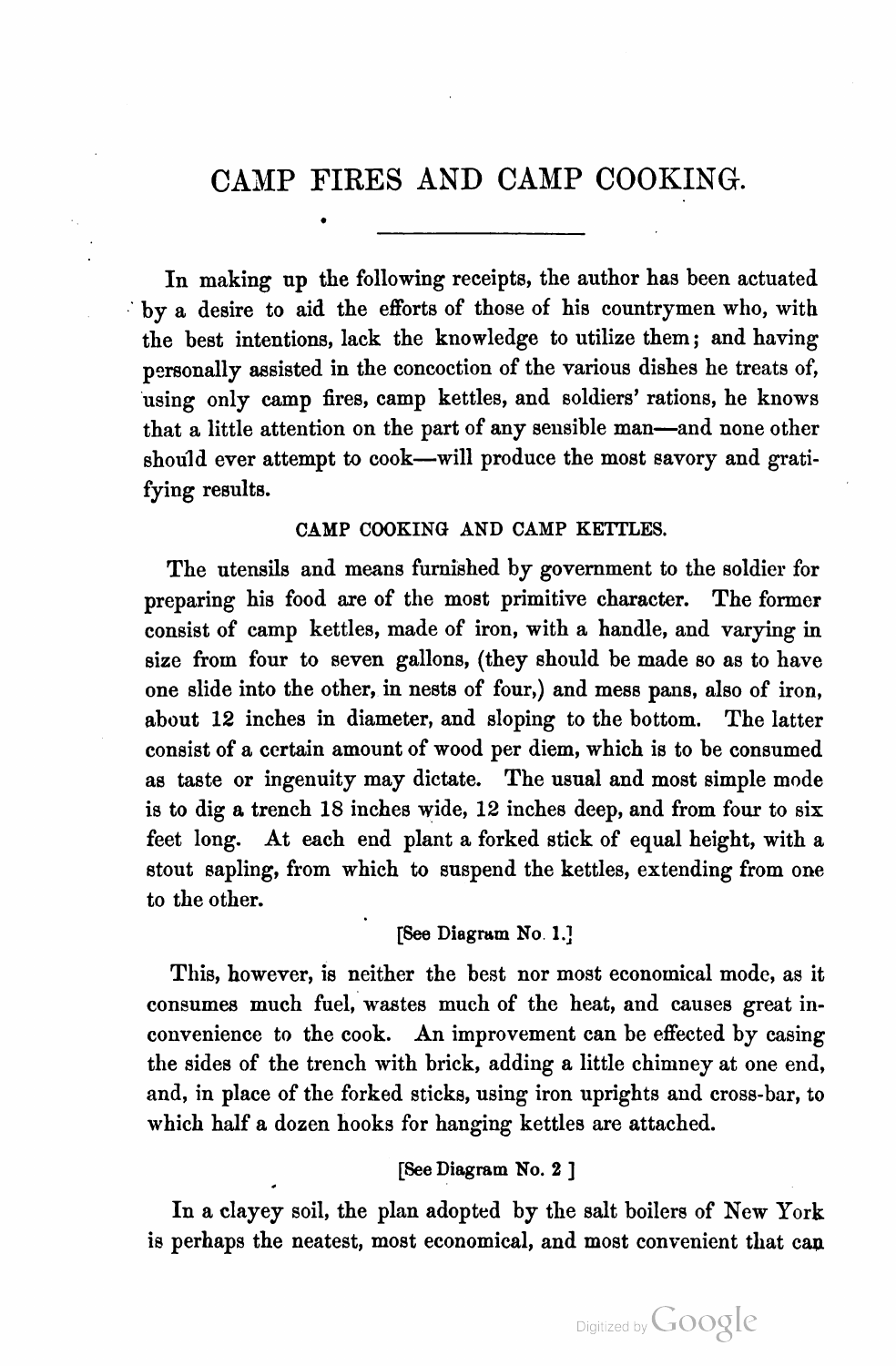be devised. They dig a hole about three feet square and two feet in depth, generally in the slope of <sup>a</sup> hill. On one side they run a shaft laterally, about one foot square and six feet in length, and one foot from the surface of the ground. At the extreme end they sink a shaft vertically, and form a chimney; and at equi-distances they pierce three holes of sufficient diameter to prevent the kettles from slipping through. By this mode the kettles can be placed over the fire to boil—or on either side, to simmer—with less difliculty than by any other means.

# [See Diagrams Nos. 3 and 4.]

Besides the allowance from government, however, the company cooks should be furnished, from the " Company Fund," with two large iron spoons, two large iron forks, two stout knives, one tin cullender, and one yard of flannel; also a false tin bottom, closely fitting the kettles; for all of which the cook should be responsible.

#### THE RATION.

No army in the world is so well provided for, in the shape of food, either as to quantity or quality, as the army of the United States, and very little attention on the part of the cook will enable him to lay up a liberal amount weekly to the credit of the Company Fund. No one man can consume his daily ration, although many waste it; and a systematic issue will, in a great measure, prevent unnecessary extravagance.

# THE COOK'S CREED.

Cleanliness is next to godliness, both in persons and kettles: be ever industrious, then, in scouring your pots. Much elbow grease, a few ashes, and a little water, are capital aids to the careful cook. Better wear out your pans with scouring than your stomachs with purging; and it is less dangerous to work your elbows than your comrade's bowels. Dirt and grease betray the poor cook. and destroy the poor soldier; whilst health, content, and good cheer should ever reward him who does his duty and keeps his kettles clean. In mili tary life, punctuality is not only a duty, but a necessity, and the cook should always endeavor to be exact in time. Be sparing with sugar and salt, as a deficiency can be better remedied than an overplus.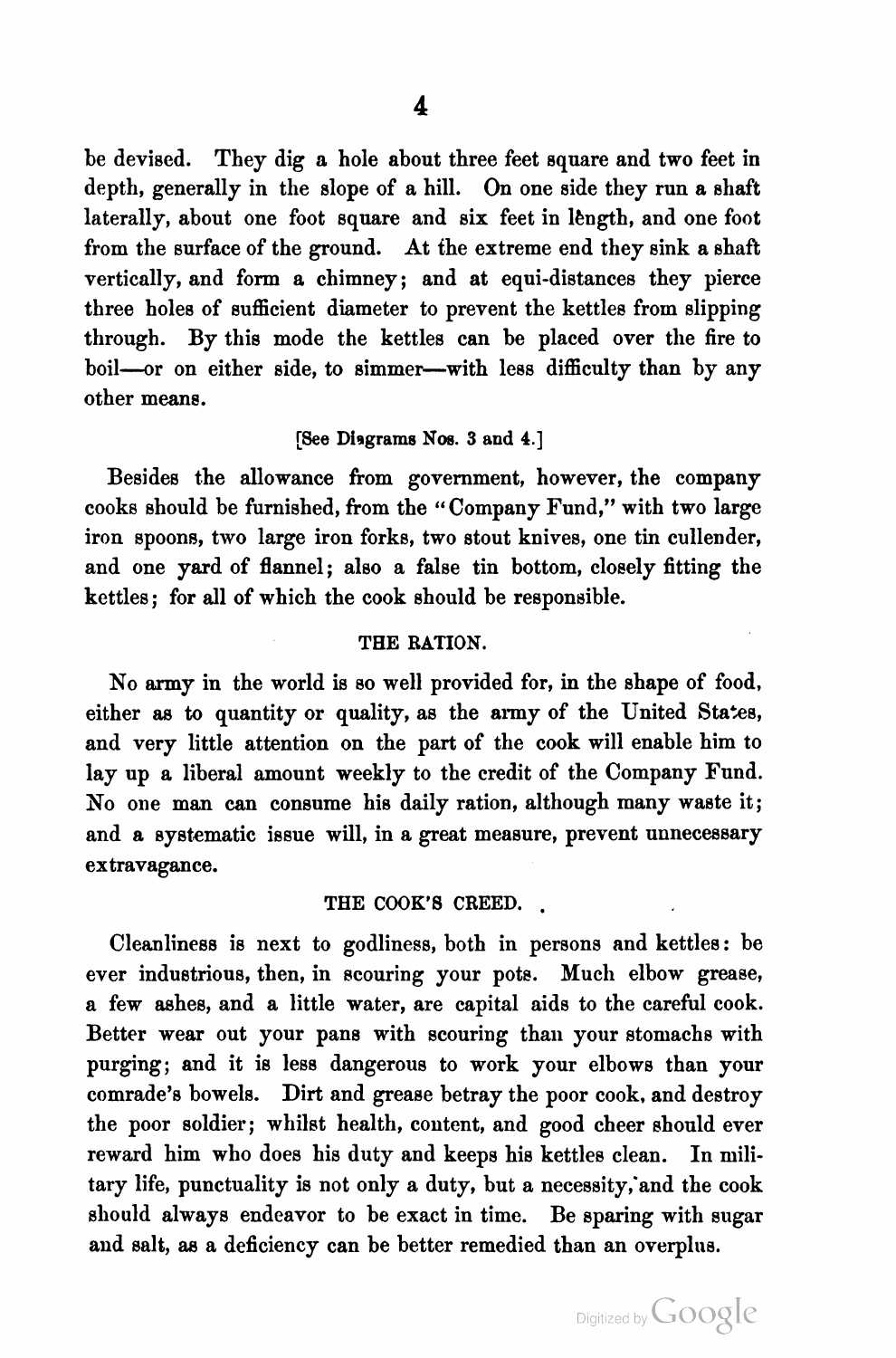# KITCHEN PHILOSOPHY.

Remember that beans, badly boiled, kill more than bullets; and fat is more fatal than powder. In cooking, more than in anything else in this world, always make haste slowly. One hour too much is vastly better than five minutes too little, with rare exceptions. A big fire scorches your soup, burns your face, and crisps your temper. Skim, simmer, and scour, are the true secrets of good cooking.

BEEF SOUP WITH DESICCATED MIXED VEGETABLES.

The Americans, as a rule, are not fond of soups, unless of the thicker kind; but in no form can meat and vegetables be served together more profitably and more nourishingly. As a matter of economy, it admits of no argument, because every portion is useful, both bone and flesh; and, when properly made, it is wholesome and palatable. On fresh-beef day, if among the rations there are some choice bits—such as sirloin, tenderloin, or rump steaks—cut them into neat slices, and use for breakfast, broiling them if it can be done; if not, fry them. Save all the bones, if large cut them in pieces and dis tribute equally among the kettles. If the company numbers seventy men or less, use one large kettle and two smaller ones. Fill them nearly with pieces of meat, from one to three pounds each, not too closely packed; then add water enough to cover it, and place it over a brisk fire, throwing in a large handful of salt to each kettle. As soon as the water begins to boil, and the scum begins to rise, deaden the fire, and skim, carefully and faithfully, every ten minutes, and he very sure that the water does not again come to a boil--it should only simmer; for when the meat is boiling hard the pores of the flesh are immediately closed, the essence of the meat, and all its impurities, are retained within, no scum arises, the meat becomes hard and tough, and the soup thin and watery. If it is only permitted to simmer, the pores are kept open, the blood is drawn out, the juices are extracted, the meat is rendered tender and wholesome, and the soup rich, nutritious, and palatable. In one hour and a half—carefully skimming all the while—the meat should be done; but if it has only simmered, two hours will be better. Then take the meat out, leaving only the bones. An hour previous to this, however, break up a tablet of desiccated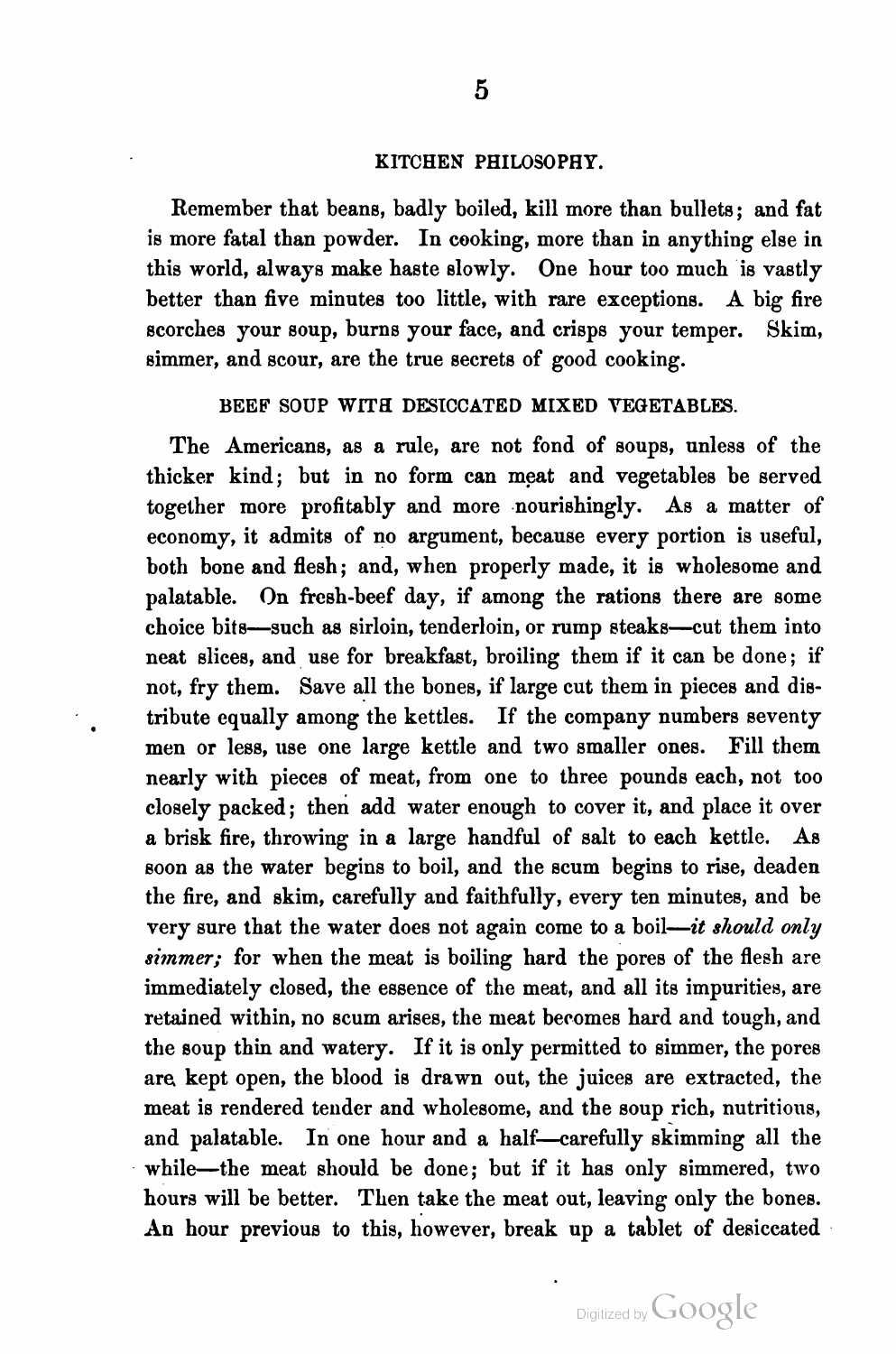vegetables as small as possible, and divide them into as many portions as there are kettles of soup. Place each portion in a separate pan, and fill with fresh clean water, standing them near the fire until thoroughly saturated with water. When the meat is taken out, put the vegeta bles in, and let them boil gently two hours longer, during that time carefully skimming off all the fat which rises to the surface. Then season with pepper and salt, and a tablespoonful of vinegar, and serve out. The contract of the contract of the contract of the contract of the contract of the contract of the contract of the contract of the contract of the contract of the contract of the contract of the contract of the contr

Both the French and American desiccated vegetables come in tab lets. The former being twice as large as the latter, it will therefore be necessary to use one of the French or two of the American tablets for a company, which will be found amply sufficient, as they swell up to sixteen times their bulk in a compressed state.

The fat taken from the soup is valuable—first for selling, next for frying, but principally because you don't swallow it in your soup.

# PORK SOUP WITH VEGETABLES.

This soup is good for a change, and quite economical. Take four pounds of clear pork, without rind or bone; cut it into pieces about one inch square; put into a pan a little fat, which must be as hot as possible, and throw in enough pork to cover the bottom, which is to be fried quite brown, and turned into another pan whilst the balance is being fried. Have three camp kettles filled with clean water; boil it, and add to each kettle one-third of the fried pork, with a handful of salt. Let it boil moderately for fifteen minutes, and in the meanwhile, having soaked the desiccated vegetables, add one-third to each kettle, and continue boiling, not too fast, for one hour and a half. Season with pepper, salt, and a little vinegar, and if there is any stale bread to be had, three or four loaves should be cut into pieces two inches square, or less, and divided equally in the three kettles. After fifteen minutes' slow boiling the soup is ready to serve. Whatever fat floats on the top, before the bread is added, should be carefully removed.

#### PEA SOUP.

í.

For some unexplained reason, this article is by no means popular with the troops, and large quantities are constantly returned to the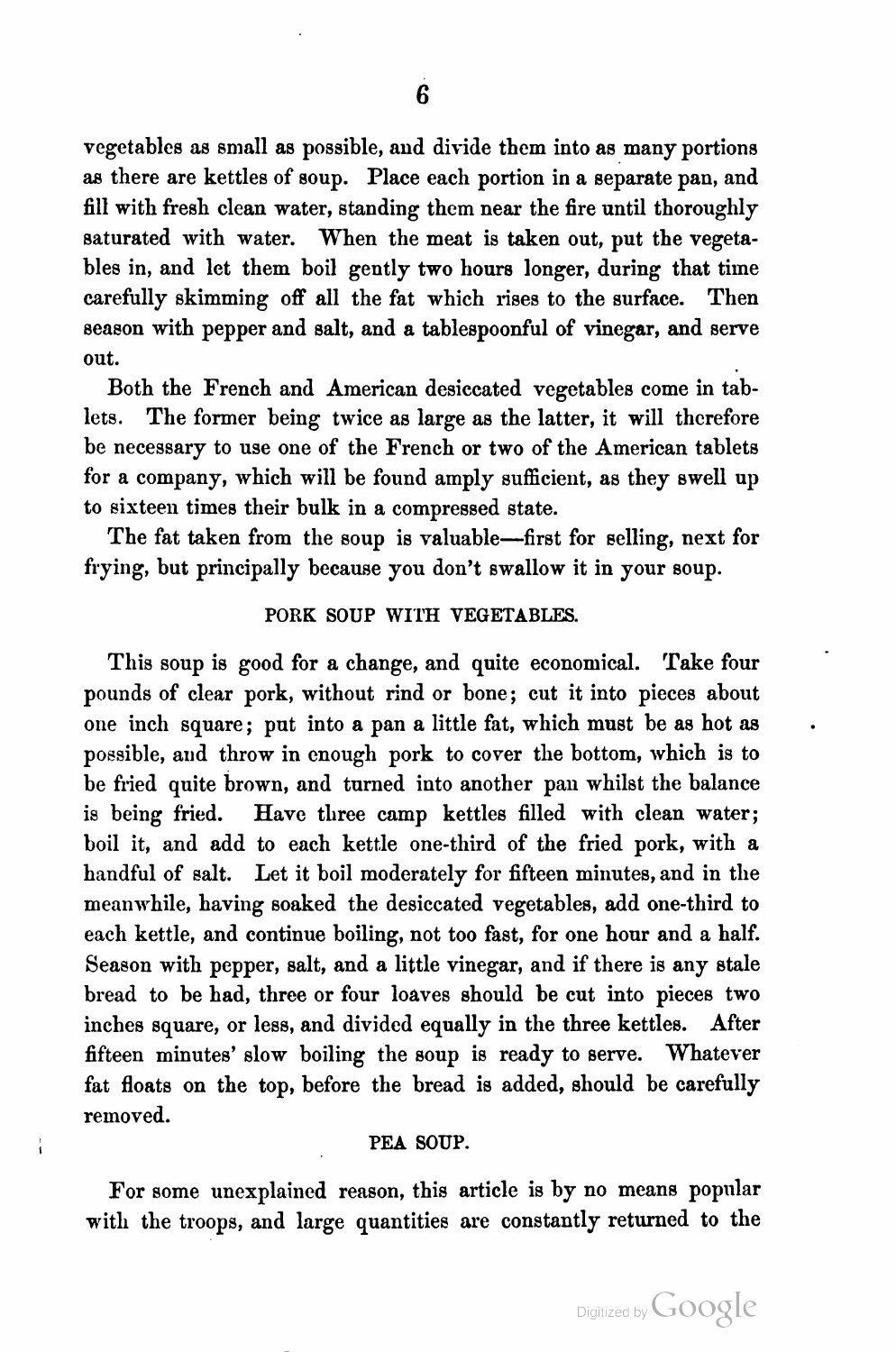commissary as company savings. This, it is believed, would not be the case if the proper mode of cooking them was known, as they are not only quite as nutritious as beans, but have always been considered by epicures much more delicate.

To use them properly, they should first be washed; then boiled for at least one hour, in a kettle with a false bottom. For a company, seven or eight quarts should be boiled in double the quantity of water. In default of a false bottom, they must be constantly stirred, to prevent scorching. When quite soft. strain off the water, divide them into three or four portions, according to the number of the kettles, and add them to the pork soup, previously described, instead of the desiccated vegetables, adding at the same time two large onions, sliced, to each kettle. Let it boil slowly for two hours, skimming now and then; and before serving out, season liberally with black pepper, some salt, and a dash of vinegar. They should be well mashed with a pounder before serving.

# BOILED PORK AND BEEN SOUP.

Never serve beans until they have been soaked over night. At eight o'clock in the morning, put eight quarts into two kettles, and fill up with clean cold water. Boil constantly, over a brisk fire, for an hour or more, during which many of the beans will rise to the top. At the end of this time, take the kettles off the fire for fifteen or twenty minutes, and then pour off all the water, replacing it with fresh clean water. Add to each kettle a pound of parboiled pork, without rind, and boil continuously for an hour and a half longer.

At quarter past eight o'clock, fill three kettles loosely with pieces of pork weighing from three to five pounds, cover with water, and boil briskly for one hour; then pour off all the liquid, and fill up with clean hot water, and boil for one hour and a half longer; then take out all the pork, and lay it aside. Take out also one-half of the beans from the other kettles, placing them aside for breakfast next morning, and add to the remainder the liquor in which the pork was boiled. To each kettle add also two onions chopped or sliced, with plenty of black or red pepper, some salt, and a tablespoonful of vine gar. After fifteen minutes' longer boiling, mash the beans with a wooden stick made for the purpose, and serve, with a slice of pork, in a separate dish.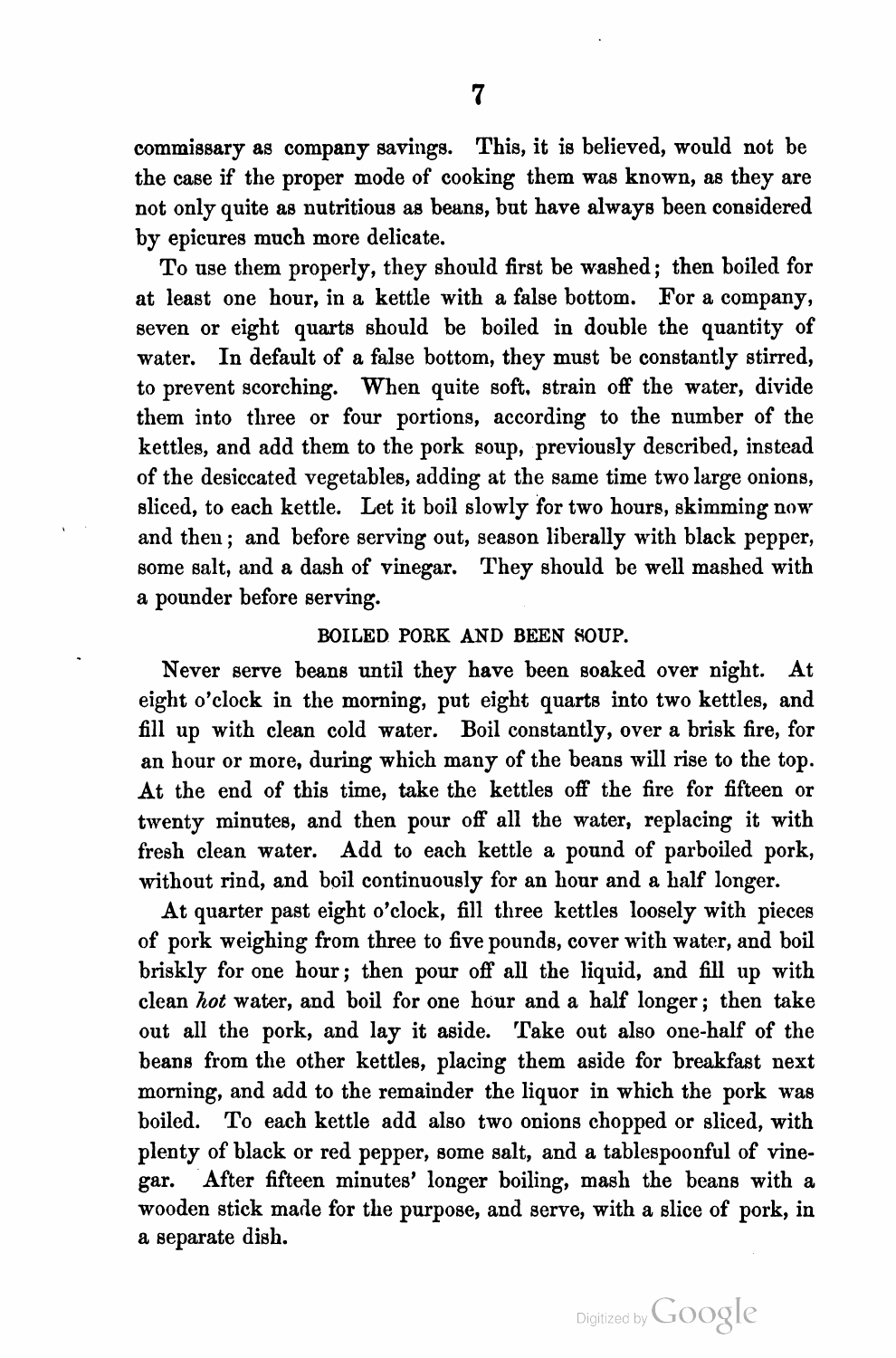If onions are plenty, mince fine eight or ten of them, fry them in a pan with a little flour and fat, with half a pint hot water, and the same quantity of the liquor in which the pork was boiled. After cooking five minutes, add pepper, salt, and half a glass of vinegar, and pour over the slices of pork.

#### BEANS FOR BREAKFAST.

The beans left from the soup of the day before should be put in pans and warmed over the fire, care being taken to prevent them from scorching. In the meanwhile a few onions—say three or four should be chopped fine and slightly fried, and then strewed over the beans, with pepper and salt, and a tablespoonful of vinegar. In this way they make a first-rate dish for breakfast or supper with bread and coffee.

### TO BOIL HOMINY.

Whatever be the size of the kettle, fill it half full of hominy, covering it with water so as nearly to fill it to the top; throw in a handful of salt, and boil it, over a very moderate fire, for at least an hour, stirring it constantly to prevent scorching.

#### TO FRY HOMINY.

Should you have too much of it boiled for one meal, place the balance in shallow dishes—mess pans being the handiest—and let it grow cold. When it is to be used, cut it into slices about half an inch thick and three inches long; have your fat as hot as fire can make it; then slip your slices into it, and fry it until it obtains a golden brown color on both sides. When you take it out, lay it on cloths, and let the fat drain off; and, when serving, sprinkle a little salt over it.

#### BEEF STEW.

Take the pieces of beef reserved for frying or broiling, and cut them into pieces about two inches square and one inch thick; sprinkle them with pepper and salt, and put them into frying pans, with a little fat; place them over the fire until half cooked; then turn them into camp kettles, adding a handful of flour and six onions cut in quarters to each kettle, with just enough cold water to cover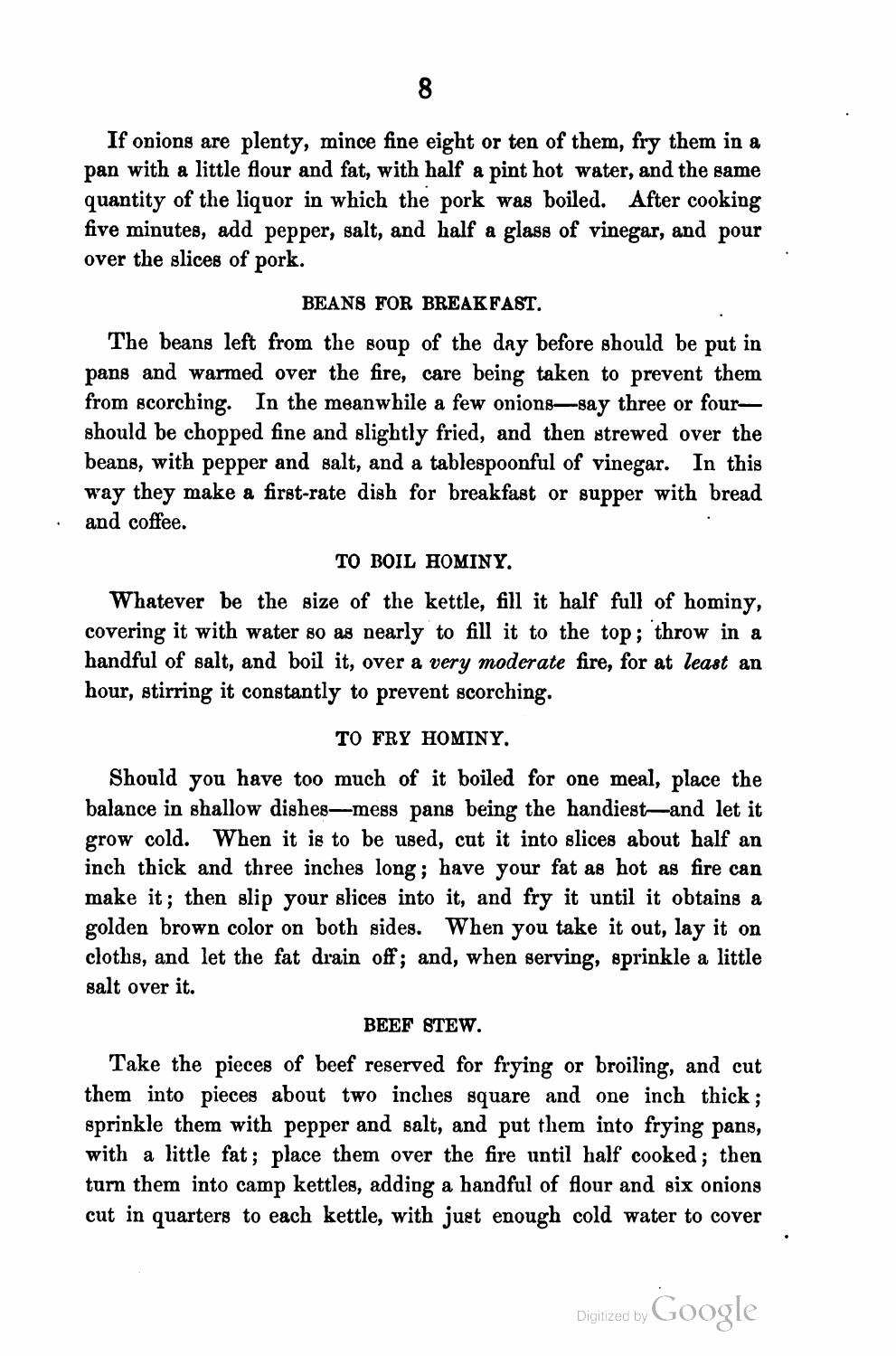the meat; add also to each kettle two dozen potatoes pared and cut in quarters. Stew slowly over a moderate fire, skimming every now and then, for three hours and a half; then stir in each two table spoonsful of vinegar, and serve smoking hot. All kinds of vege tables—such as leeks, carrots, parsnips, and turnips—can be added to this stew with advantage.

#### BUBBLE—AND-SQUEAK.

This is an old and favorite mode of getting rid of bits of corned beef among good housewives at home, and can be advantageously introduced into camp. Any pieces of cold corned or salt beef that may be on hand should be cut into slices and sprinkled with pepper; then put them in a pan, with a little grease or fat, and fry them slightly. Boil some cabbage, and squeeze it quite dry; then cut it up very fine, and serve a piece of beef with a spoonful of cabbage, first seasoning it with pepper, salt, and vinegar.

#### BRAZILIAN STEW.

Take shins or legs of beef; cut them into slices or pieces two or three ounces in weight, or about the size of an egg; dip them in vinegar, and throw them into a kettle, with a dozen onions sliced, but no water. Let it stand over a very slow fire from three to four hours; then season with pepper and salt, and serve hot. Some boiled pota toes, sliced or quartered, will be a great addition; but the principal thing to be observed is that the fire be a moderate one.

# CORNED BEEF AND CABBAGE.

The salt beef furnished the army is of the very best character; rather too highly impregnated with salt, perhaps—a fault easily reme died, however, by soaking in fresh water over night. When about to boil it, renew the water, which should be clean and cold, and place it over a moderate fire for three hours and a half, skimming it carefully every fifteen minutes. By this means only can the salt and blood be drawn from it, and the meat rendered tender. After it has been on the fire at least two hours, add as much cabbage as will fill the pot to each kettle, taking out a portion of the water, so as to be able to get in enough for the whole company, or dividing the meat into more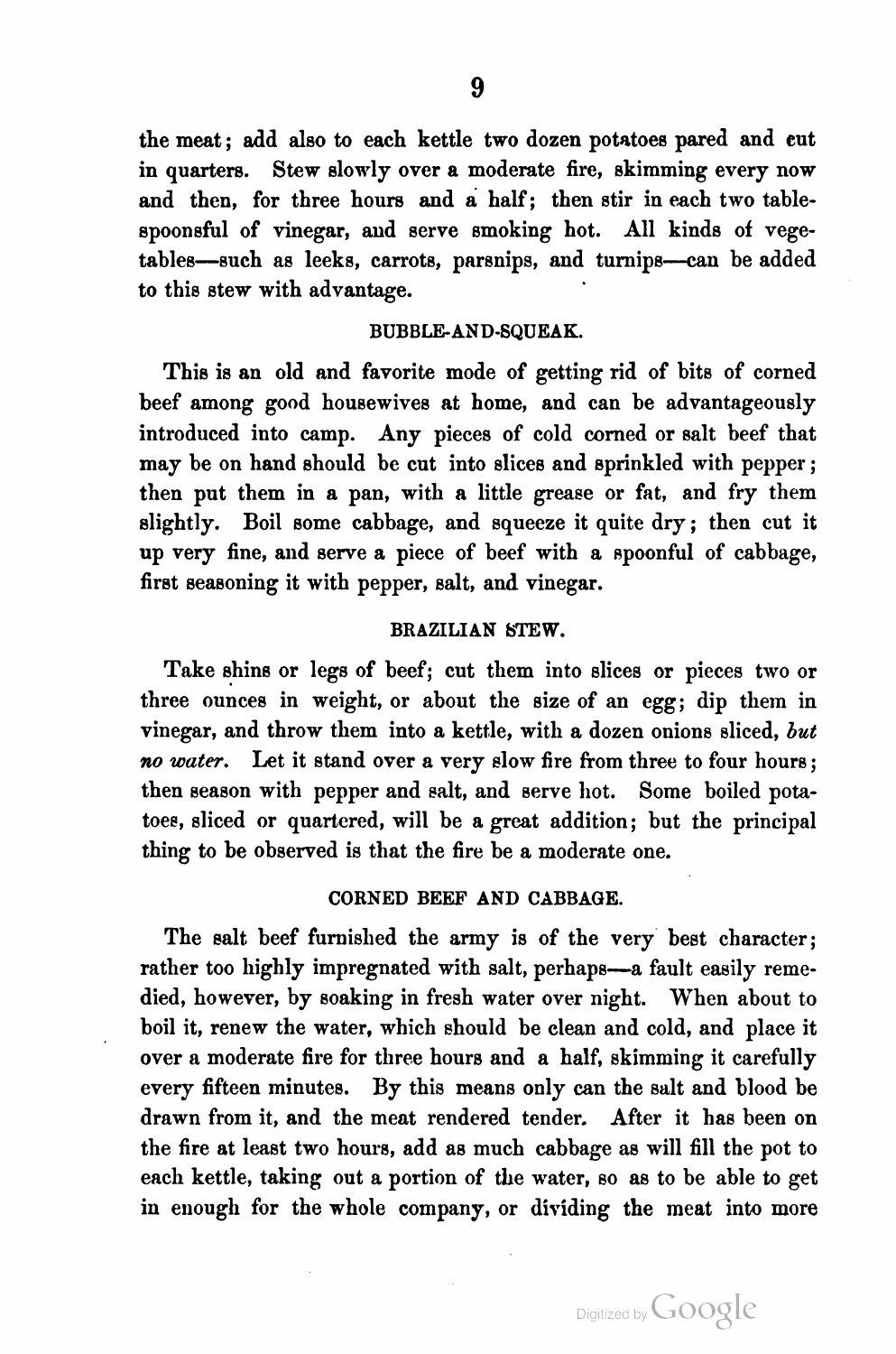# TO COOK BACON.

Bacon should be well washed and scraped and put to soak all night. In the morning, put it to boil slowly; simmering is better. After it has once boiled, throw the water off and fill up with fresh water; then let it simmer for three hours. When thoroughly done, the rind comes off easily, and the meat tastes fresh and sweet.

# FRYING BACON.

The great secret in frying is to have the fat as hot as fire will make it before putting the article to be cooked into it. The object is to close up the pores of the flesh at once, and prevent the fat from penetrating it, rendering it greasy and indigestible. After the bacon is well soaked, cut it into thin slices, and fry it crisp. If it is cold bacon, slice it into a pan, cover it with bread crumbs—stale bread grated add very little fat, and put it over a quick fire for four or five minutes; then turn it, and cook the other side.

#### BACON, GERMAN STYLE.

When the bacon is parboiled, clean it thoroughly, taking off the rind and all the bones; put it into clean pans, cutting it into strips, with enough water to cover the bottom of the pan, place it in the oven, and let it bake until the top is browned, basting it with the liquid in the meanwhile to prevent its burning or becoming dry.

# BOILING POTATOES.

Every cook thinks he can cook potatoes, but the number that can cook them well is very small. Put the potatoes, with their skins on, into the kettle, first washing them; then fill it with cold water, throw in a handful of salt, and put it on the fire. When the water boils, throw in a little cold water to check it; do so two or three times. When the potatoes are very nearly cooked, pour off all the water, and stand the kettle over the fire until the steam evaporates. If this does not make them mealy it is the fault of the potatoes. The potatoes should always be picked out of uniform size for each kettle, as they boil more equally.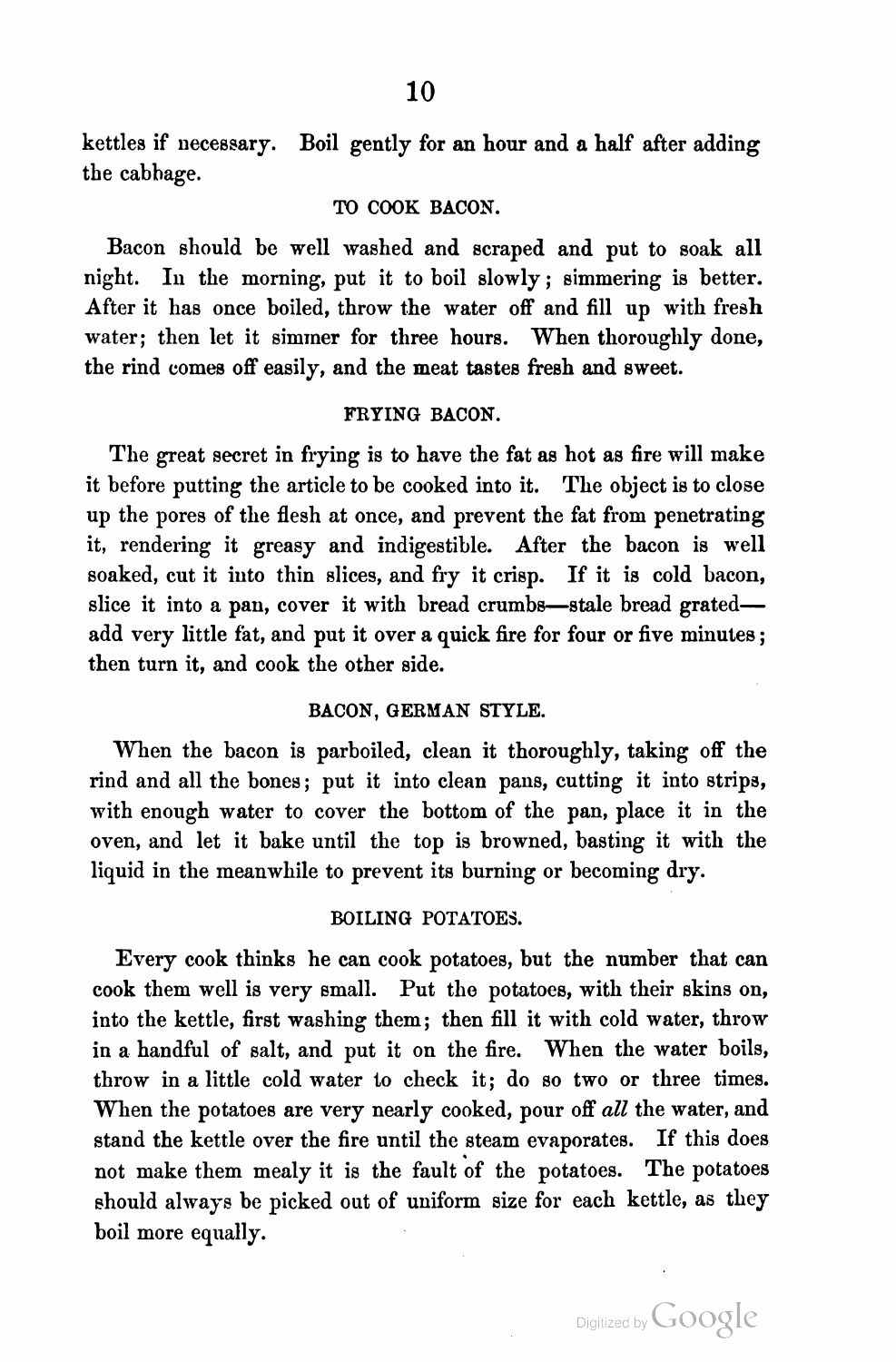#### FRIED POTATOES.

Cut the vegetable into thin slices and throw them into cold water for half an hour; then put them into fat hissing hot, and fry them until they acquire a golden hue. Some persons cut them only into quarters, but they are not near so crisp and nice.

#### TO BOIL RICE.

Fill a camp kettle one-third full of rice, well washed and cleaned, and add water enough to fill within an inch of the top of the kettle; let it boil gently, stirring constantly until the rice is quite soft. If a false bottom for the kettle is used, all danger of burning the rice will be avoided; if not, great care must be taken to keep it from scorching by constant stirring. When the rice is. cooked, turn the contents of the kettle into a eullender or coarse towel, and pour rapidly through it a couple of pails of fresh cold water. Let it strain, and then put the rice in a clean kettle, which is placed near the fire until the rice is quite dry. Serve hot or cold, with molasses, as may be most con venient.

# TO PREPARE COFFEE.

Of all the articles of diet afforded the soldier none is more import ant or popular than his coffee. The open tin pans used for roasting it are singularly unfit, wasting, even when regularly burnt, the fragrance or aroma, which forms the chief virtue of the drink. To obtain a small roaster, coffee -mill, and strainer, should be the first effort of the cook, and the best outlay of the company fund. If, however, circum stances prevent that, use what is given to the best advantage. In roasting coffee, great care must be bestowed to prevent its burning. To avoid this, some use a little fat, and others add a tablespoonful of sugar; and all stir it constantly, over a very slow fire. When well browned, cover immediately with a damp cloth, and allow it to cool; then grind it, passing it through the mill twice. The kettles in which it is to be prepared should be perfectly cleaned, and scoured inside and out with ashes and hot water, scalding them before using. The water should be fresh and perfectly clear. Fill the kettles very nearly to the top, and place them over a brisk fire to boil. Whilst boiling, throw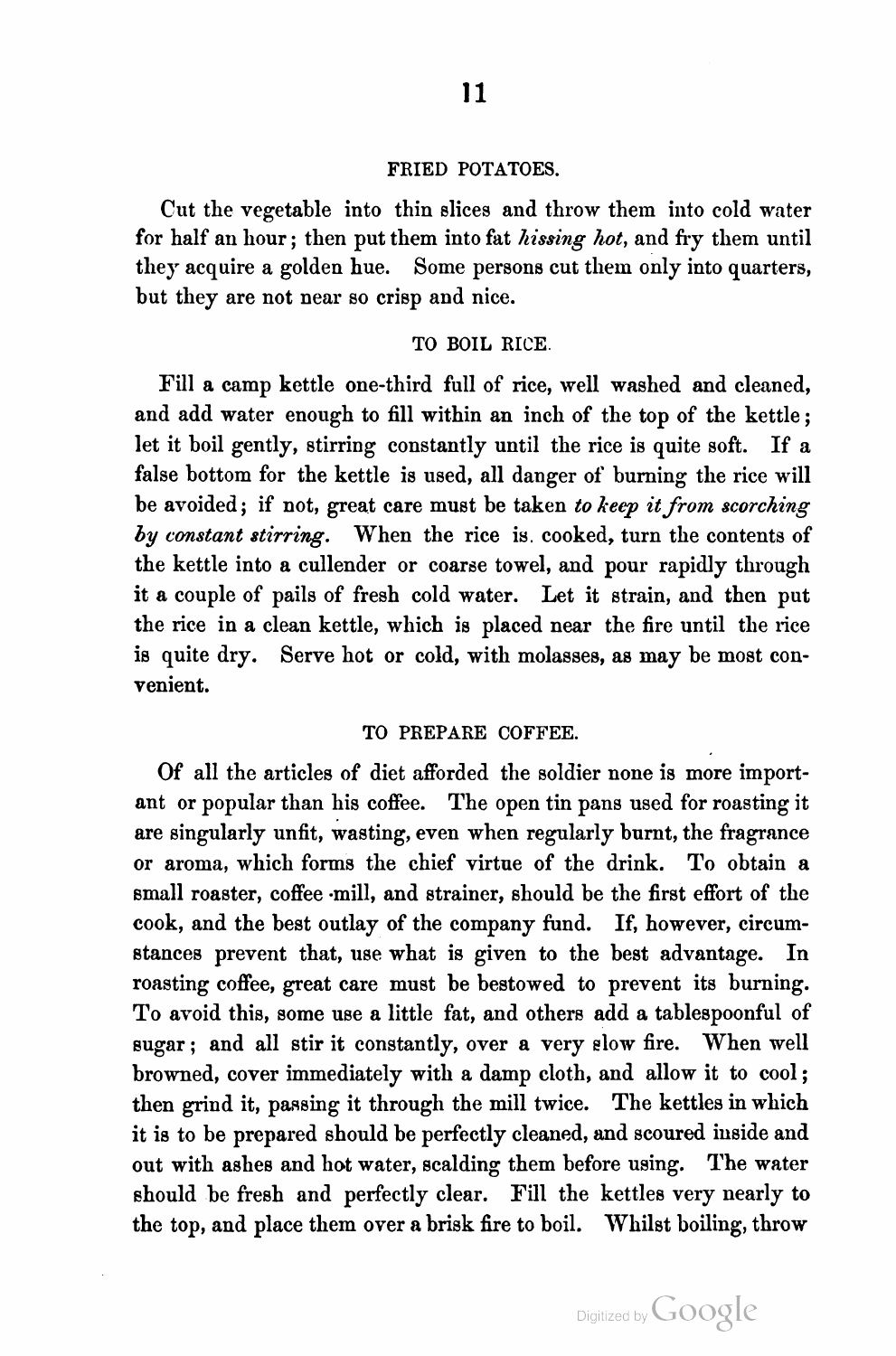in the coffee, which should be slightly moistened before with warm (not hot) water; and, stirring it into the water, let it boil up briskly for two minutes; then dash in a cup of cold fresh water, and take it off the fire immediately. Let it stand five minutes, to allow the grains to settle, and then pass it slowly through a flannel strainer into another kettle, from which it is served. By this mode alone can the coffee be prevented from being impregnated with the dust formed by grinding it, and make it palatable and wholesome. Whatever number of men may have to be served, measure out carefully so many rations of water, adding five for leeway, so that it may lose nothing in strength or quantity.

# TO MAKE TEA.

Have the kettles as clean and as bright as they can be made, and let the water be free from all impurities; boil it over a bright, clear fire, and, when it boils briskly, add the tea, which should, one minute previous, be slightly steeped in boiling water, in a perfectly covered vessel. Let it remain on the fire one minute, covering the kettle with a clean pan, bottom upwards, or a close-fitting cover with a very small hole in it; then remove it, and stand it near the fire five minutes be fore serving.

# TO MAKE BREAD IN THE "SHIRAS OVEN"—THE PORTABLE FIELD OVEN FURNISHED BY THE SUBSISTENCE DEPARTMENT.

It generally happens that every regiment numbers among its men one or more bakers; but fearing this may not be universally the case, I add a receipt written by a practical baker—Frank M. Lockwood, of the 23d regiment New York volunteers—whose bread has been fre quently praised by the general commanding the division, as well as many other officers to whose notice it has been brought.

'Vhen on hand for distribution, any regiment can obtain three "Shiras ovens " on requisition to the chief of the commissariat, which will be found amply sufficient to do the baking for 900 men. These ovens are very simple, and can be quickly placed and easily removed. The furniture and utensils necessary for kneading, &c., are: one doughtrough and cover; one pin board; one peel, or wooden spade; one sieve; one brush, short handled; two common knives, large size; two large camp kettles; one yeast tub; two wooden pails; and one stove,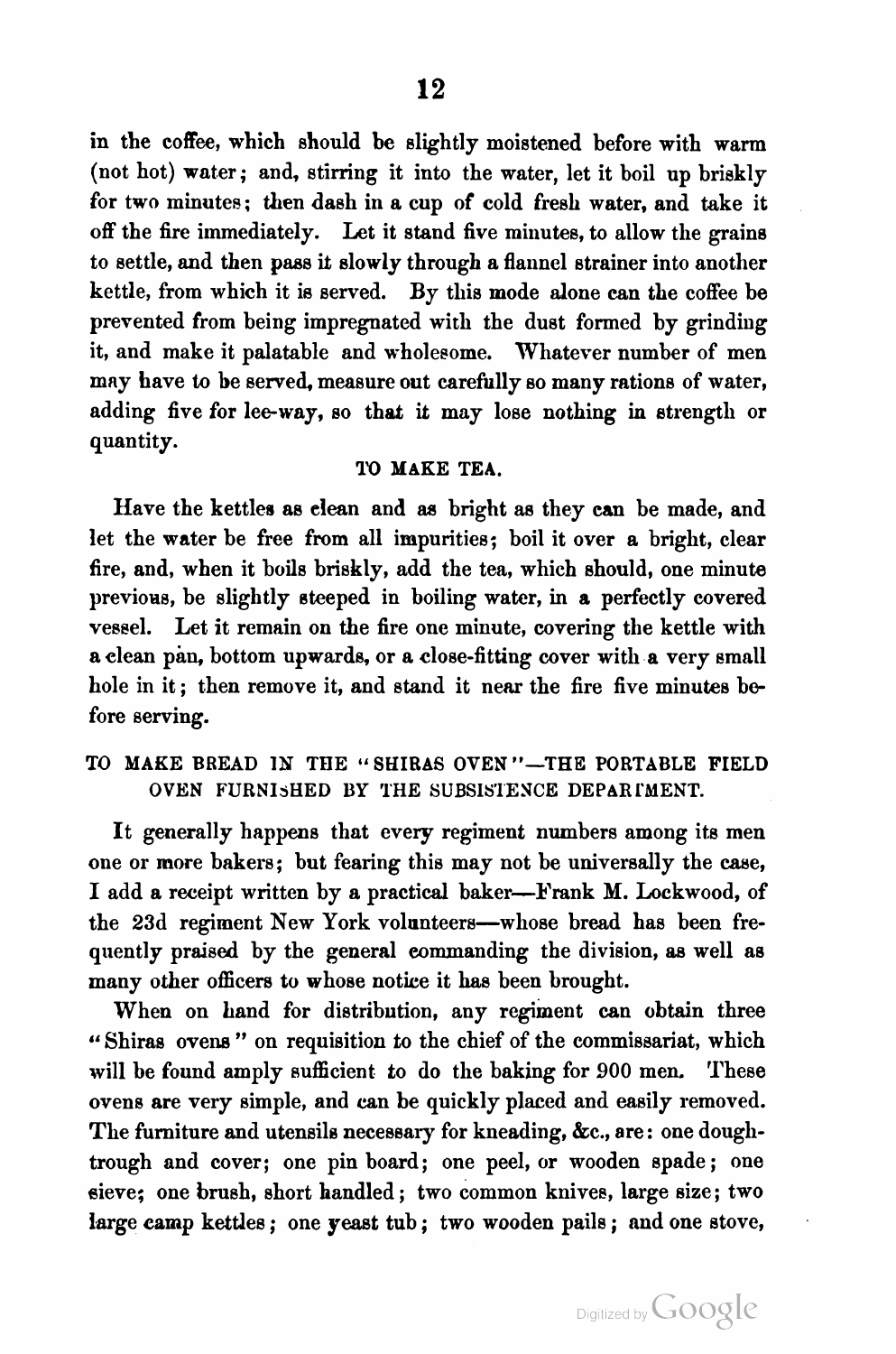which can be made in the ground sufficiently convenient to answer the purpose. Of course a tent or hut must be erected, wherein to work and keep the sponge warm.

To produce good bread requires good yeast, without which all efforts are in vain. To effect this, your tubs must be faultlessly clean and well scalded, and all your tins and kettles carefully scoured and free from grease, using them, in fact, for nothing else.

# TO MAKE YEAST.

Fill your kettle three-fourths full of clean, clear water; place it over a brisk fire, and, when it boils, add three good handsful of hops; then put into your yeast tub four pounds of flour, and strain into it, from the kettle, enough of the hot " hop-water" to make a paste, working it until it is perfectly free from lumps. By this time the hops in the kettle will be sufficiently boiled, and must be strained into the yeast tub and stirred with a wooden paddle until thoroughly amalgamated. Let it stand until it cools a little—about blood heat—and add three pints of cracked malt and two quarts of stock yeast, mixing it all well together to prevent any lumps remaining, and setting it away in some quiet, warm place, where it will remain undisturbed for fifteen hours ; then it must be strained before using. Care must be taken always to keep enough on hand for stock for the next making.

# TO MAKE BREAD.

The first process is to prepare the *ferment*. This is formed by boiling thoroughly a peck and a half of potatoes, with their skins on, which you place in a barrel kept exclusively for that purpose, adding six pounds of flour, and mashing them well together. This is called " scalding the flour." Then add cold water until it is cool enough to enable you to put your hands in, and break up the potatoes as fine as possible, so as to obtain all their virtue. Then add about six pailsfull of warm water and six quarts of yeast. Stir it well together, and place it in <sup>a</sup> warm spot, where it will not be disturbed. Two good sized tubs, made of salt or sugar barrels, would be the best receptacle for it, as it requires space to work in. This should be made at night, and will be ready for use in the morning after it is carefully strained.

The second process is making the dough. This is done by sifting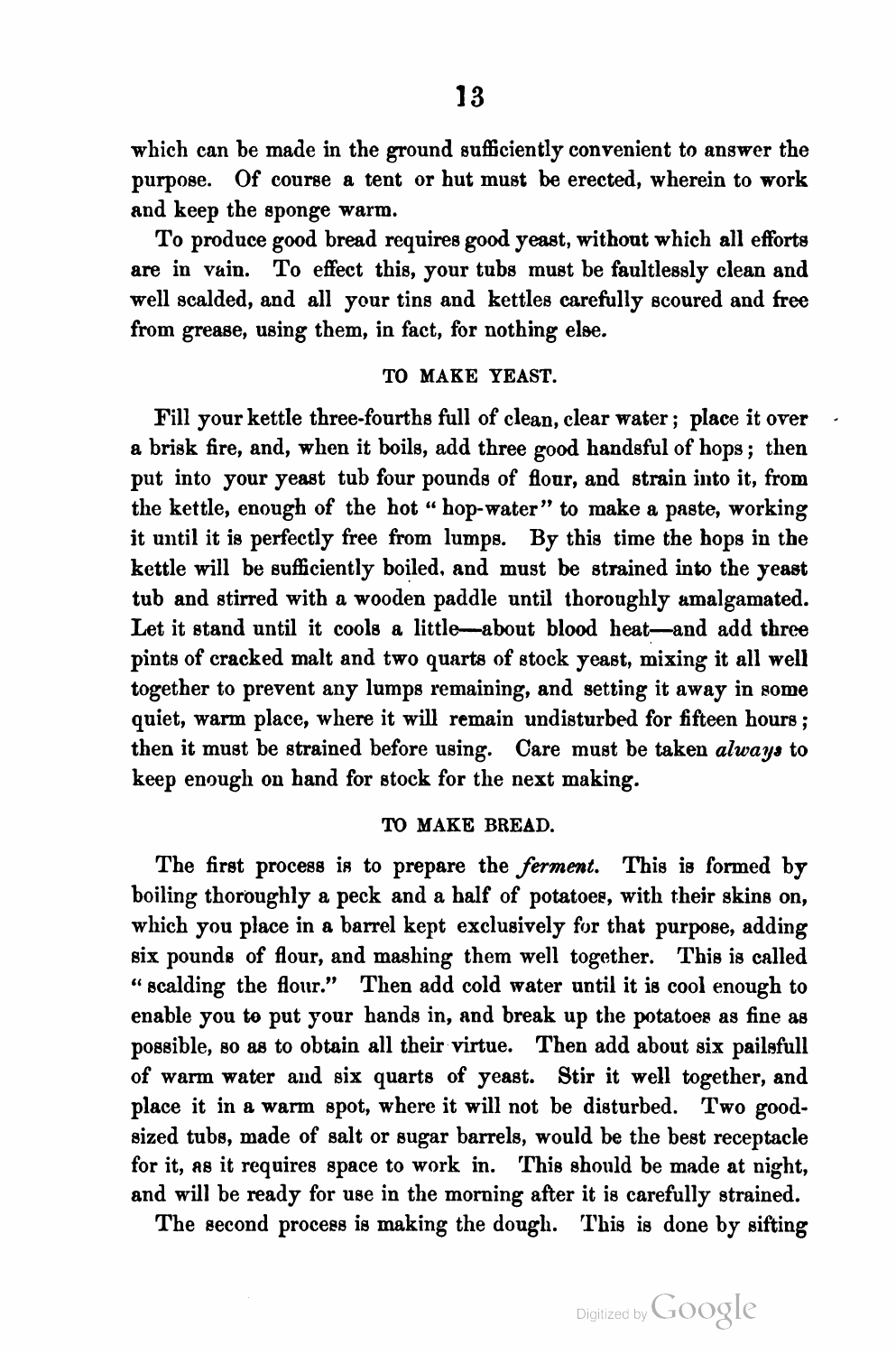into the trough a barrel and a half of flour, one-third of which is pinned or blocked up at one end by the "pin board" or wooden slide. To this you add three and a half pounds of salt and three and a half pailsful of "ferment," with four pailsful of hot water—not so hot, however, as to scald your ferment-(in summer cold water is used instead of hot,) and mix well together, kneading thoroughly and faith fully, adding to it gradually all the flour in the trough until it is of one consistency. It must then be placed at one end of the trough, and again pinned in by the slide, leaving space enough, however, to allow it to prove. To effect this requires at least two hours, when it will be ready to "work off," which is done by "throwing" it out of the trough, in masses, on to the table or cover on the other side of the room or tent. It is then cut into pieces and weighed, or "scaled off," and immediately moulded into shapes or loaves. This requires one man to scale, one to form into loaves, and a third to "pan it away," where it remains for at least forty minutes before placing it in the oven. In the meantime the ovens are heated, the coals and ashes drawn out, and the interior thoroughly swabbed out, top and bottom. If too hot, wet the swab and dampen the oven. The pans containing the dough are then set in, by means of the peel, or wooden spade, the doors closed, and the hot coals and ashes placed against them, in order to heat all sides equally. Fifty minutes is the time generally required to bake the regular sized army loaves ; if larger, 2. longer period will be demanded.

The amount of ferment made in accordance with this receipt will be sufficient for three batches of 288 loaves each. The first batch will require four hours in preparing and baking; the second and third two hours each.

Potatoes, hops, and malt should always be kept on hand, and a por tion of the yeast invariably retained for stock. To commence with, it will be necessary to obtain brewers' yeast; but, after making the first essay, you can always be independent.

# 9 JU 64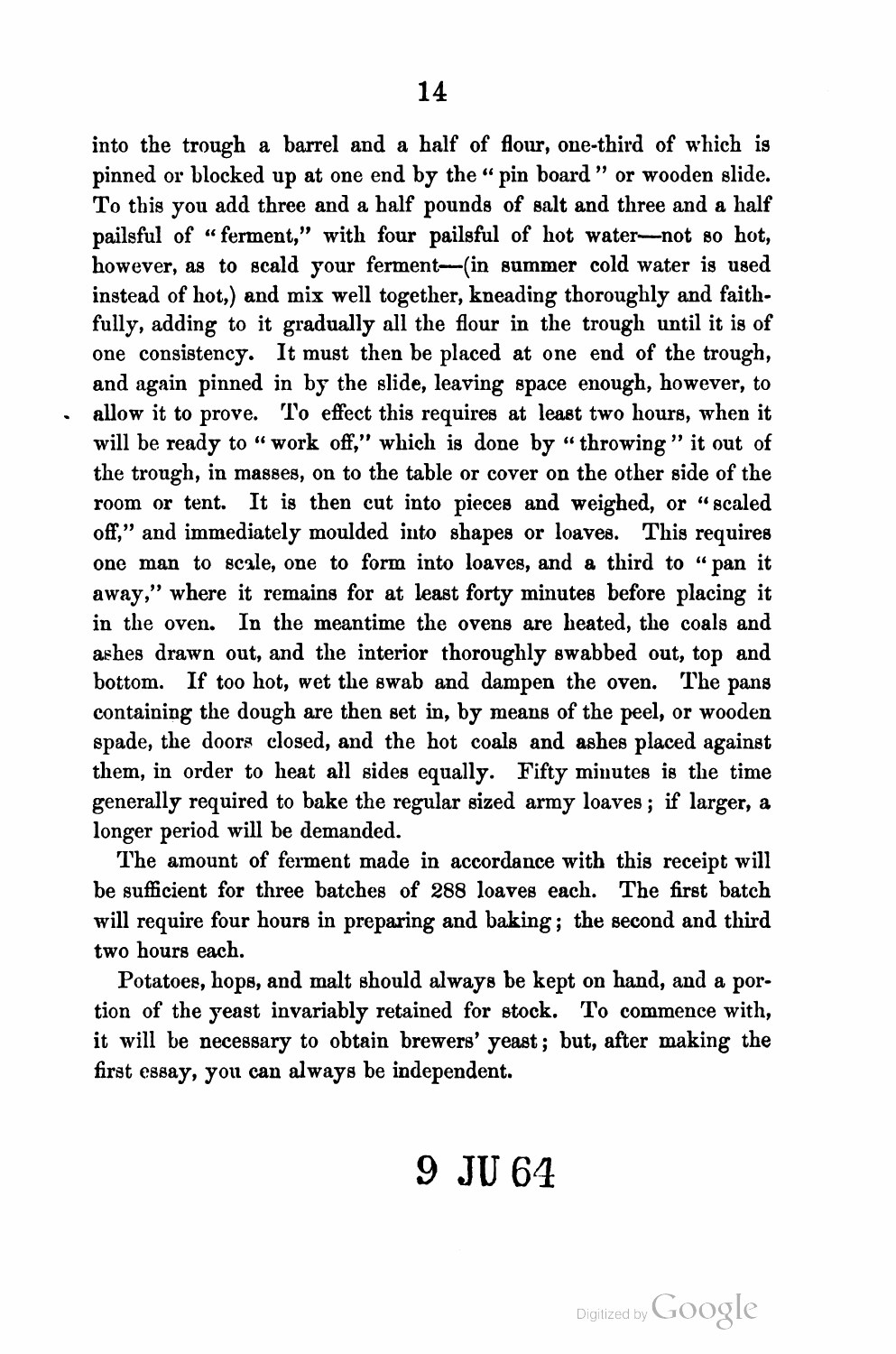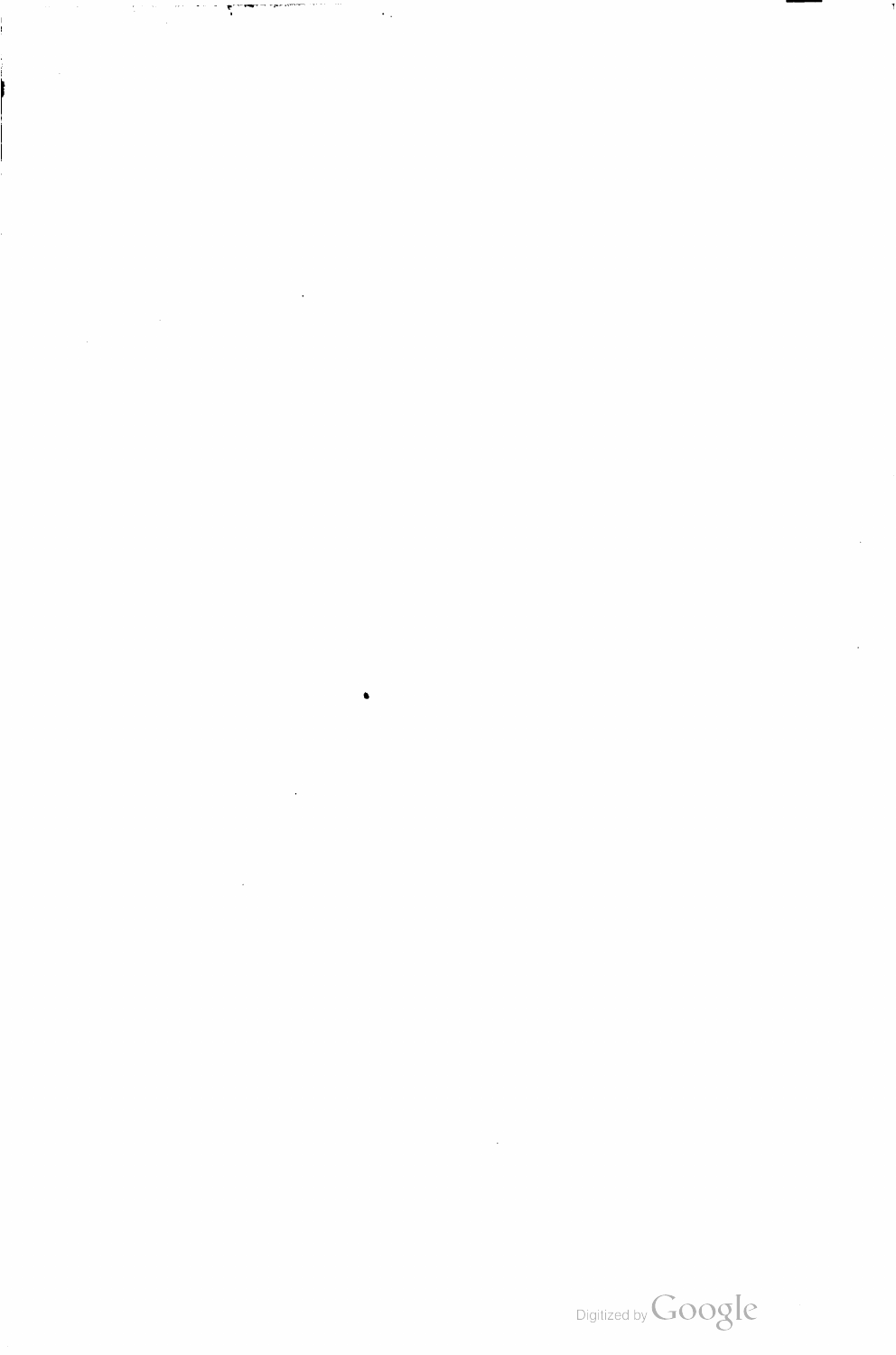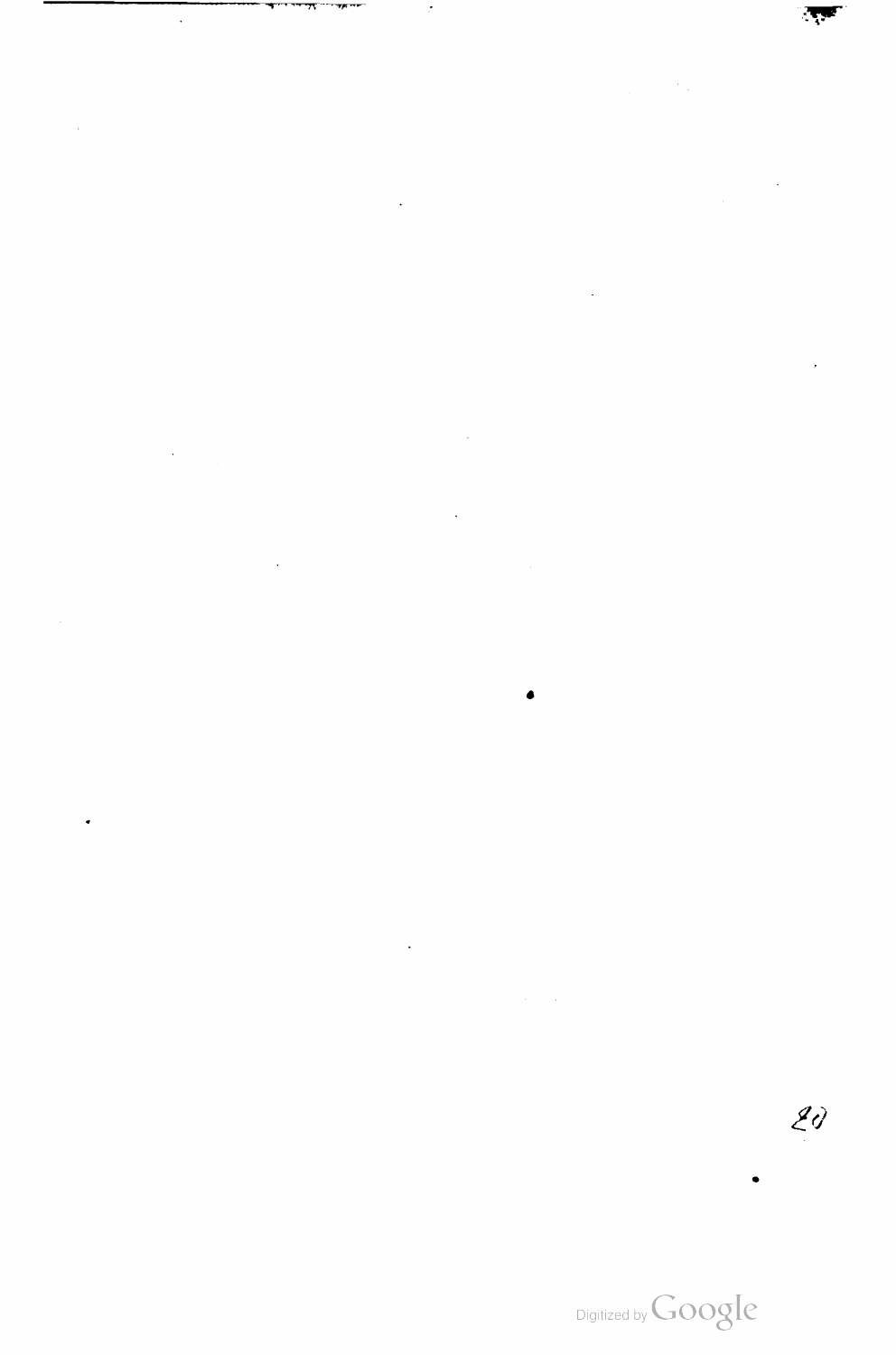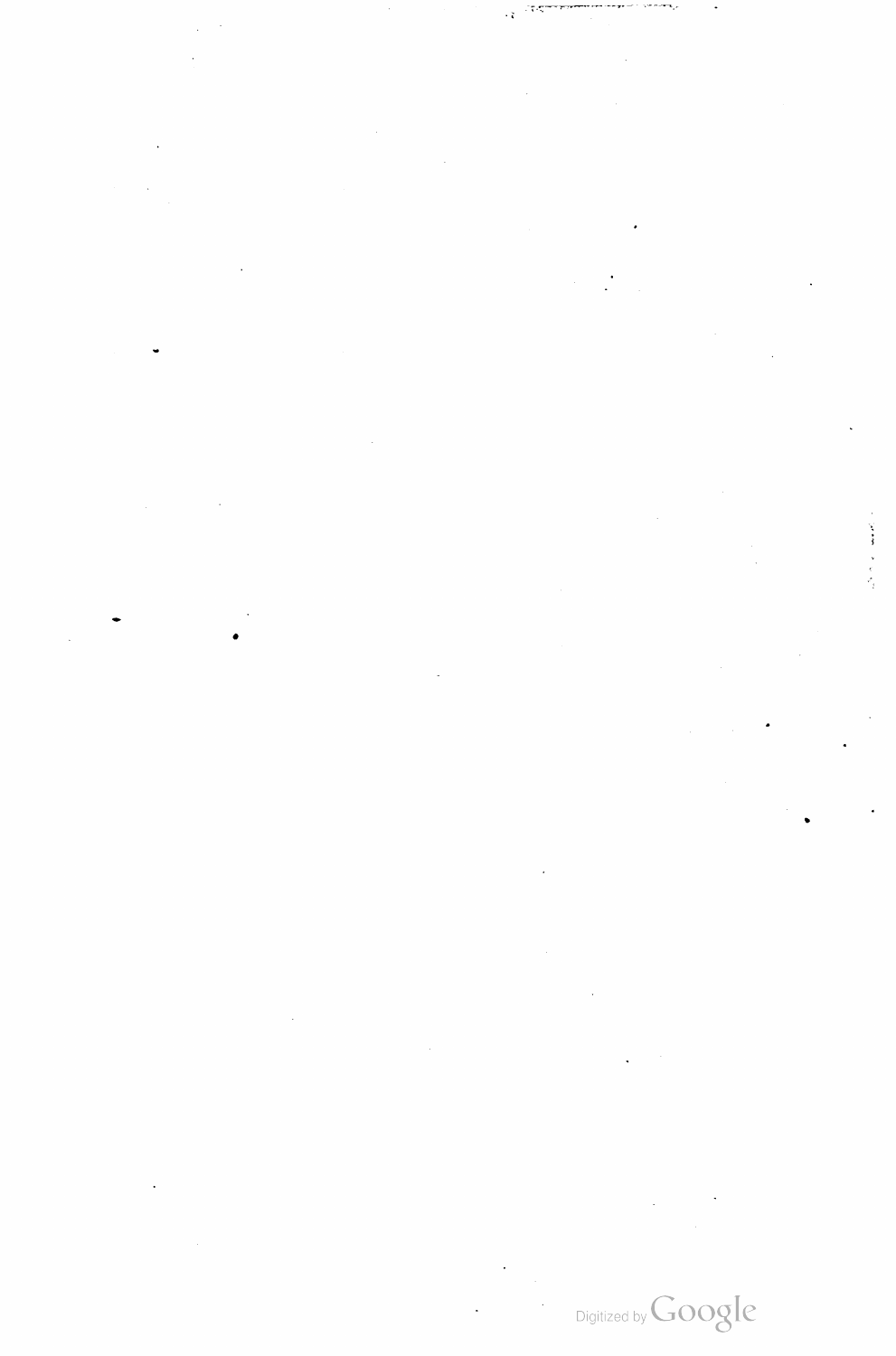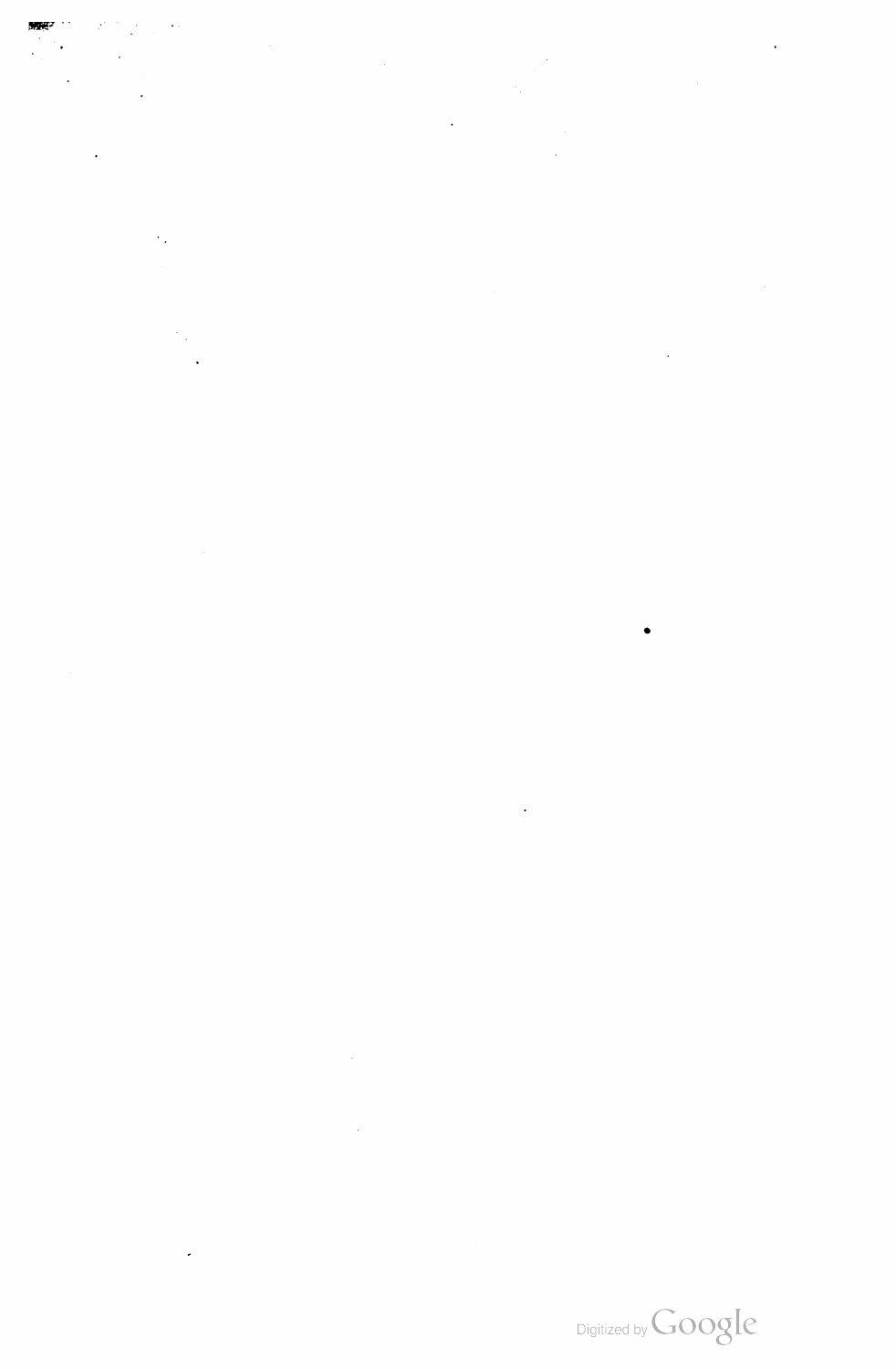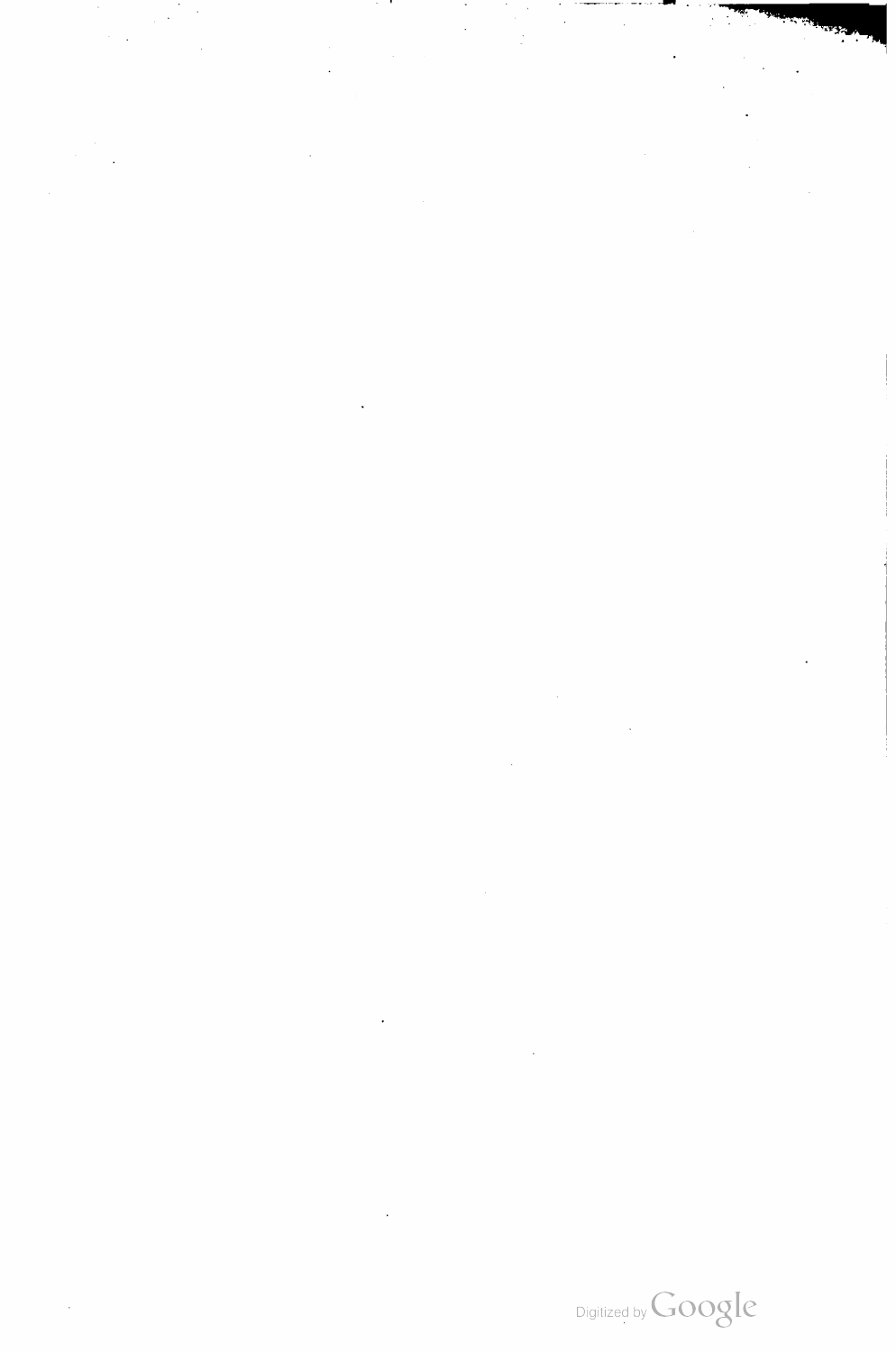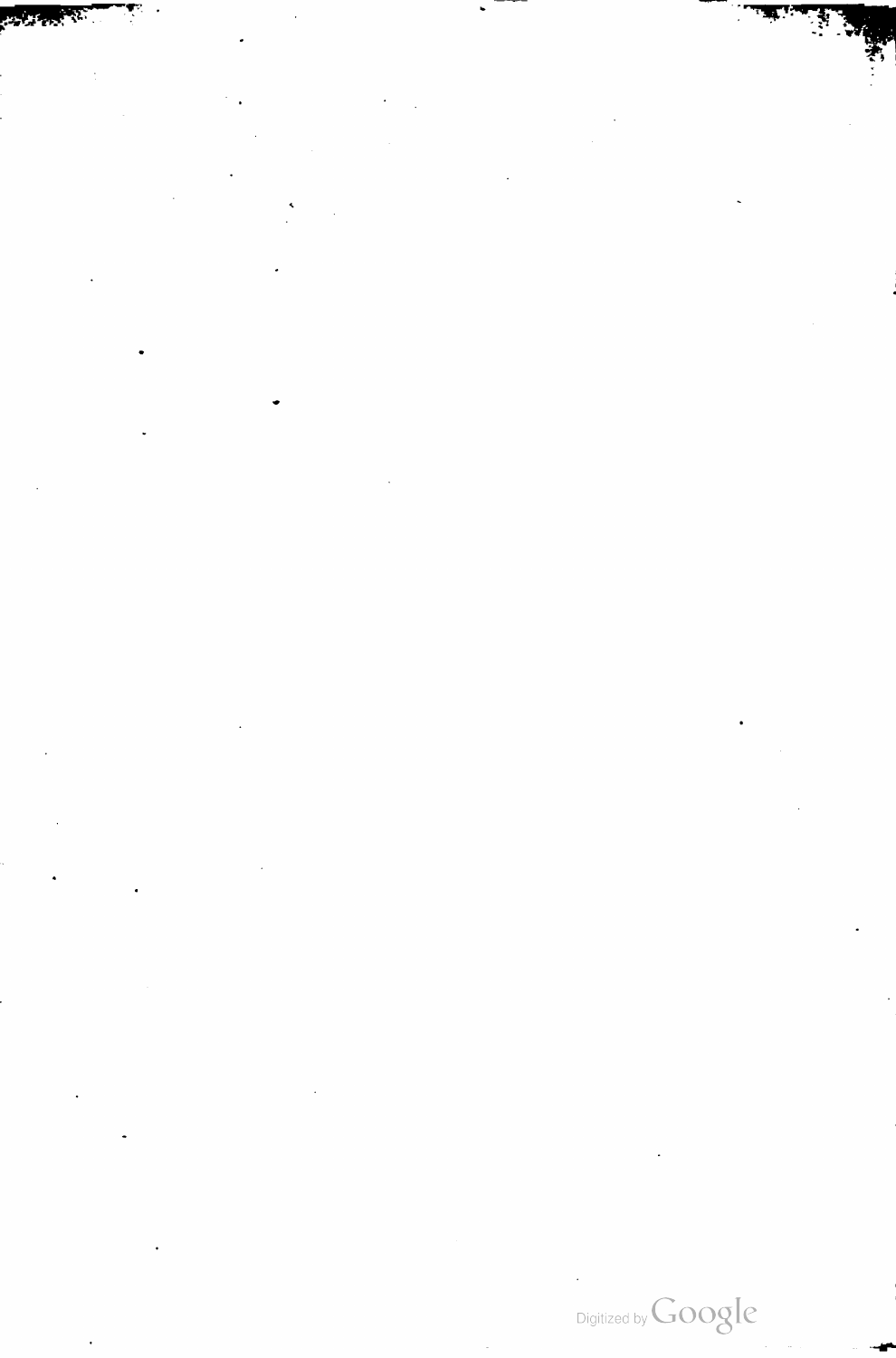